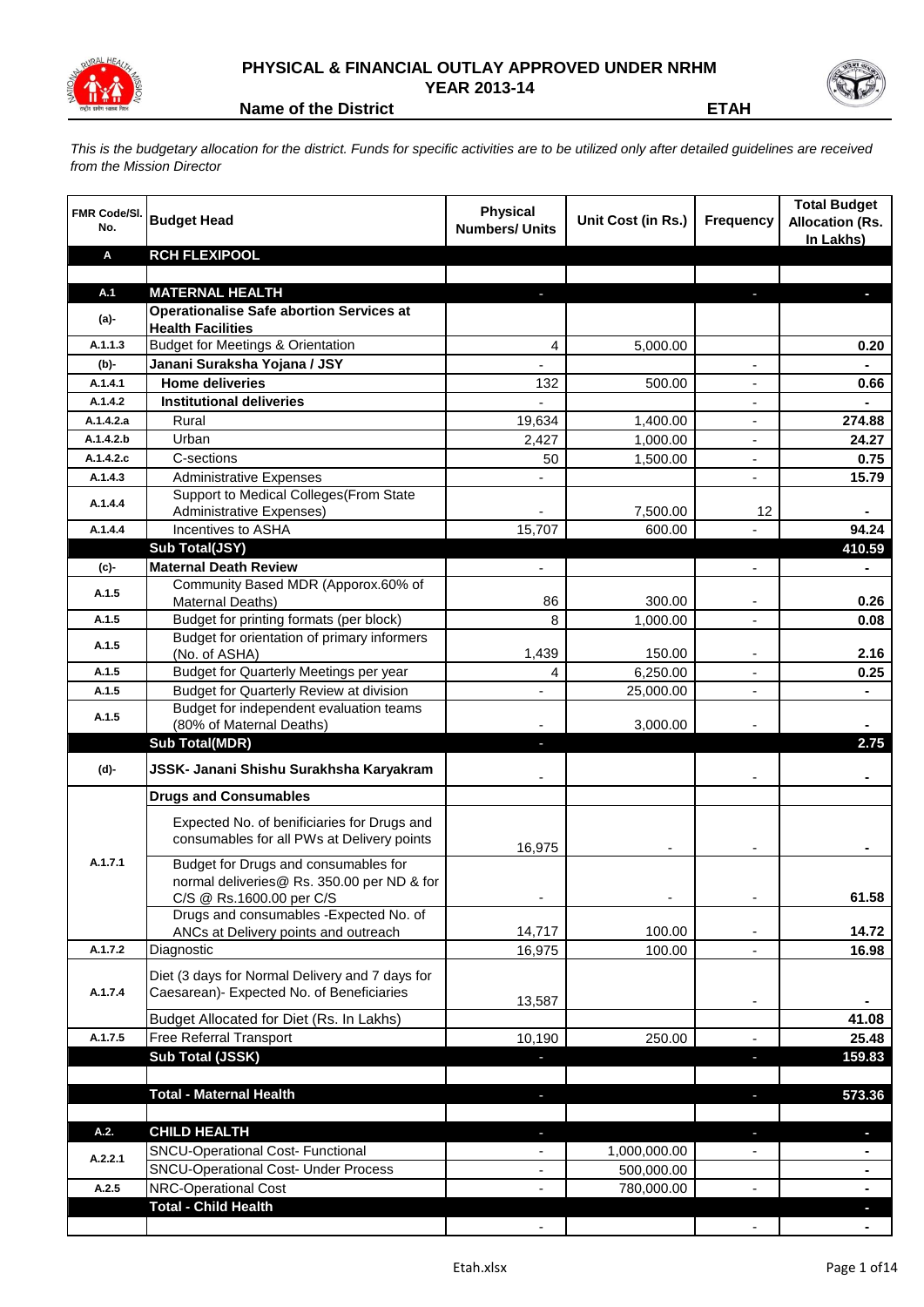| FMR Code/SI.<br>No. | <b>Budget Head</b>                                                                            | <b>Physical</b><br><b>Numbers/ Units</b> | Unit Cost (in Rs.) | Frequency                | <b>Total Budget</b><br><b>Allocation (Rs.</b><br>In Lakhs) |
|---------------------|-----------------------------------------------------------------------------------------------|------------------------------------------|--------------------|--------------------------|------------------------------------------------------------|
| A.3                 | <b>FAMILY PLANNING</b>                                                                        |                                          |                    | ٠                        |                                                            |
| A.3.1               | <b>Terminal/Limiting Methods</b>                                                              |                                          |                    |                          |                                                            |
|                     | Orientation workshop, dissemination of                                                        |                                          |                    |                          |                                                            |
| A.3.1.1             | manuals on FP standards & quality<br>assurance of sterilisation services, fixed day           |                                          |                    |                          |                                                            |
|                     | planning meeting                                                                              | 1                                        | 25,000.00          |                          | 0.25                                                       |
| A.3.1.2             | Female Sterilisation Camps Proposed                                                           | 136                                      | 2,000.00           |                          | 2.72                                                       |
| A.3.1.3             | <b>NSV Camps Proposed</b>                                                                     | 4                                        | 3,500.00           | $\blacksquare$           | 0.14                                                       |
| A.3.1.4             | <b>Compensation for Female Sterilisation</b>                                                  | 2,268                                    | 1,000.00           | $\blacksquare$           | 22.68                                                      |
| A.3.1.5             | Compensation for male sterilization/NSV                                                       |                                          |                    |                          |                                                            |
|                     | Acceptance                                                                                    | 28                                       | 1,500.00           | $\overline{a}$           | 0.42                                                       |
|                     | Orientation Workshop on accreditation of                                                      |                                          |                    |                          |                                                            |
| A.3.1.6             | private providers to provide sterilization<br>services                                        | 1                                        | 10,000.00          | $\blacksquare$           | 0.10                                                       |
| A.3.2               | <b>Spacing Methods</b>                                                                        |                                          |                    |                          |                                                            |
|                     | IUD services at health facilities (including                                                  |                                          |                    |                          |                                                            |
| A.3.2.2             | fixed day services at Sub Centres-L1)                                                         | 7                                        | 3,000.00           |                          | 0.21                                                       |
|                     | IUD services at health facilities (including                                                  |                                          |                    |                          |                                                            |
| A.3.2.3             | fixed day services at Sub Centre-L1 ) No. of                                                  | 13,198                                   | 20.00              |                          | 2.64                                                       |
|                     | <b>IUCD</b> insertions                                                                        |                                          |                    |                          |                                                            |
|                     | POL for Family Planning/ Others (including                                                    |                                          |                    |                          |                                                            |
| A.3.3               | additional mobility support to surgeon's team<br>if req)-Budget given according to total nos. |                                          |                    |                          |                                                            |
|                     | of Female Sterilization Camps.                                                                |                                          |                    |                          |                                                            |
|                     |                                                                                               | 136                                      | 1,000.00           |                          | 1.36                                                       |
| A.3.5.2             | <b>Performance rewards</b>                                                                    |                                          |                    |                          |                                                            |
|                     | Division level: Rs. 11.25 Lakh @ Rs.                                                          |                                          |                    |                          |                                                            |
|                     | 62,500/- per division (Rs.20,000 for 1st, Rs.                                                 |                                          |                    |                          |                                                            |
|                     | 15,000 for 2nd and Rs. 10,000 for 3rd<br>position for best performing tubectomy               |                                          |                    |                          |                                                            |
|                     | surgeon at each division, Rs. 15,000 for best                                                 |                                          |                    |                          |                                                            |
|                     | performing NSV surgeon, and Rs.2000/- for                                                     |                                          |                    |                          |                                                            |
|                     | best SN and Rs.500/- for best ANM).                                                           |                                          |                    |                          |                                                            |
| A.3.5.3             | <b>World Population Day' celebration</b>                                                      | $\mathbf{r}$                             | 62,500.00          | $\blacksquare$           | $\blacksquare$                                             |
|                     | For District level activities                                                                 | 1                                        | 100,000.00         | $\overline{\phantom{a}}$ | 1.00                                                       |
|                     | For Block level activities                                                                    | 8                                        | 10,000.00          | $\blacksquare$           | 0.80                                                       |
| A.3.5.4             | Other strategies/ activities                                                                  |                                          |                    |                          |                                                            |
|                     | Orientation of district nodal officers for                                                    |                                          |                    |                          |                                                            |
| A.3.5.4.2           | change in FP Beema Policy-No. of                                                              |                                          |                    |                          |                                                            |
|                     | Workshops                                                                                     |                                          | 10,000.00          |                          | 0.10                                                       |
|                     | <b>Total -Family Planning</b>                                                                 |                                          |                    |                          | 32.42                                                      |
|                     | <b>ADOLESCENT REPRODUCTIVE AND</b>                                                            |                                          |                    |                          |                                                            |
| A.4                 | <b>SEXUAL HEALTH / ARSH</b>                                                                   |                                          |                    |                          |                                                            |
| A.4.1.4             | <b>Operating Expenses</b>                                                                     |                                          |                    |                          |                                                            |
|                     | For Existing Clinics                                                                          |                                          | 2,500.00           | 12                       |                                                            |
| A.4.2               | <b>School Health programme</b>                                                                |                                          |                    |                          |                                                            |
|                     | Dissemination of Guidelines for School                                                        |                                          |                    |                          |                                                            |
| A.4.2.1             | Health Programme (14 Nos. for each Block<br>and 7 Nos. for District Level)                    | 119                                      | 75.00              | 1                        | 0.09                                                       |
|                     | Convergence Meeting at Block level (Twice                                                     |                                          |                    |                          |                                                            |
| A.4.2.2             | in a year)                                                                                    | 8                                        | 2,500.00           | 2                        | 0.40                                                       |
| A.4.2.3             | Mobility Support (For Block Level)                                                            | 8                                        | 25,000.00          | 6                        | 12.00                                                      |
| A.4.3               | <b>Other strategies/activities</b>                                                            |                                          |                    |                          |                                                            |
| A.4.3.2             | <b>Menstrual Hygiene</b>                                                                      |                                          |                    |                          |                                                            |
|                     | No.of Blocks                                                                                  |                                          |                    |                          |                                                            |
|                     | No.of ASHAs                                                                                   |                                          |                    |                          |                                                            |
|                     | One Planning & Sensitization meeting at                                                       |                                          |                    |                          |                                                            |
|                     | Dist.level @Rs.5000/-meeting                                                                  |                                          | 5,000.00           |                          |                                                            |
|                     | One Review & Refresher meeting at<br>Dist.level @Rs.5000/-meeting                             |                                          |                    |                          |                                                            |
|                     | Reporting Register for District & Blocks                                                      |                                          | 5,000.00           |                          |                                                            |
|                     | @Rs.30/-register                                                                              |                                          | 30.00              |                          |                                                            |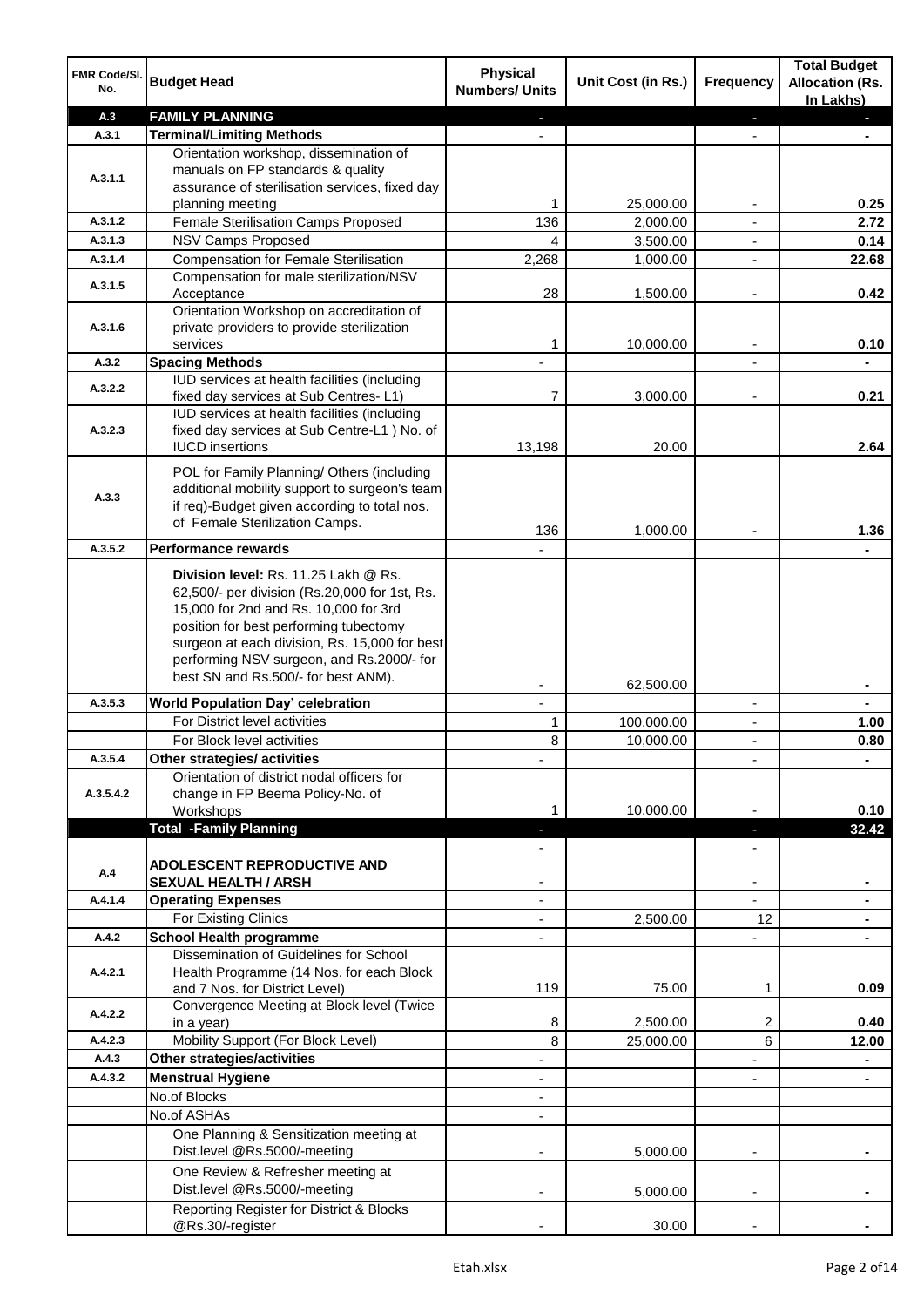| FMR Code/SI.<br>No. | <b>Budget Head</b>                                                                                                                                         | <b>Physical</b><br><b>Numbers/ Units</b> | Unit Cost (in Rs.) | Frequency      | <b>Total Budget</b><br><b>Allocation (Rs.</b><br>In Lakhs) |
|---------------------|------------------------------------------------------------------------------------------------------------------------------------------------------------|------------------------------------------|--------------------|----------------|------------------------------------------------------------|
|                     | Reporting Register for ASHA @Rs.30/-registe                                                                                                                |                                          | 30.00              | $\overline{a}$ |                                                            |
|                     | Storage Almirahs for District & Blocks                                                                                                                     |                                          |                    |                |                                                            |
|                     | @Rs.5000/- Almirahs<br>2 Flex banner with hanging rod per                                                                                                  |                                          | 5,000.00           |                |                                                            |
|                     | block/Dist.@Rs.500/-banner                                                                                                                                 |                                          | 500.00             |                |                                                            |
|                     | <b>Sub-total ARSH</b>                                                                                                                                      |                                          |                    | J,             | 12.49                                                      |
|                     |                                                                                                                                                            |                                          |                    |                |                                                            |
| A.5                 | <b>URBAN RCH (focus on Urban slums)</b>                                                                                                                    |                                          |                    | J,             |                                                            |
| A.5.2               | Human Resource for Urban Health                                                                                                                            |                                          |                    |                |                                                            |
| A.5.2.1             | Doctors/Mos                                                                                                                                                | 1                                        | 36,000.00          | 6              | 2.16                                                       |
| A.5.2.4             | <b>ANM</b>                                                                                                                                                 | $\mathbf{1}$                             | 9,900.00           | 6              | 0.59                                                       |
| A.5.2.5             | <b>Staff Nurse</b>                                                                                                                                         | $\mathbf{1}$                             | 16,500.00          | 6              | 0.99                                                       |
| A.5.2.12            | Sweeper cum Choukidar                                                                                                                                      | $\mathbf{1}$                             | 4,950.00           | 6              | 0.30                                                       |
| A.5.3               | Operating expenses for UHP and UHC                                                                                                                         |                                          |                    |                |                                                            |
|                     | Rent @7000/Month/Centre                                                                                                                                    | 1                                        | 7,000.00           | 6              | 0.42                                                       |
|                     | Telephone Bills @ 1000/Month/Centre                                                                                                                        | $\mathbf{1}$                             | 1,000.00           | 6              | 0.06                                                       |
|                     | Electricity Bills @ 1500/Month/Centre                                                                                                                      | $\mathbf{1}$                             | 1,500.00           | 6              | 0.09                                                       |
|                     | Contingency @ 500/Month/Centre                                                                                                                             | $\mathbf{1}$                             | 500.00             | 6              | 0.03                                                       |
|                     | <b>Total- Urban Health</b>                                                                                                                                 |                                          |                    | Е              | 4.64                                                       |
|                     |                                                                                                                                                            |                                          |                    |                |                                                            |
| A.7                 | <b>PNDT Activities</b>                                                                                                                                     |                                          |                    |                |                                                            |
| A.7.1               | <b>Support to PC-PNDT Cells</b>                                                                                                                            |                                          |                    |                |                                                            |
|                     | <b>Divisional Level</b>                                                                                                                                    | $\overline{\phantom{a}}$                 |                    |                |                                                            |
|                     | Remuneration of Data Assistant (At Each<br>Division PC-PNDT Cell)                                                                                          |                                          | 17,000.00          | 12             |                                                            |
|                     | Contingency for the operation of cell @<br>Rs.20000/-                                                                                                      |                                          | 20,000.00          | 1              |                                                            |
|                     | One time office setup cost @ Rs.100000/-                                                                                                                   | $\blacksquare$                           | 100,000.00         | 1              |                                                            |
|                     | <b>District Level</b>                                                                                                                                      |                                          |                    |                |                                                            |
|                     | Remuneration of Data Entry Operator (At<br>Each District PC-PNDT Cell)                                                                                     | 1                                        | 10,000.00          | 12             | 1.20                                                       |
|                     | Contingency for the operation of cell @<br>Rs.20000/-                                                                                                      | 1                                        | 20,000.00          | 1              | 0.20                                                       |
|                     | One time office setup cost @ Rs. 50000/-                                                                                                                   | $\mathbf{1}$                             | 50,000.00          | $\mathbf{1}$   | 0.50                                                       |
| A.7.2               | <b>Other PNDT activities</b>                                                                                                                               |                                          |                    |                | $\blacksquare$                                             |
| A.7.2.3             | Visit of division level inspection committees (<br>TA/DA of Additional Director will be incurred<br>from this amount) @ Rs.30000 for 10 visit in<br>a year |                                          | 3,000.00           | 10             |                                                            |
| A.7.2.8             | Orientation of members of the district<br>advisory committees at Division Levels (No.<br>of Workshops)                                                     | ٠                                        | 25,000.00          | 1              |                                                            |
| A.7.2.10            | District Level Sensitization (No. of<br>Workshops)                                                                                                         | 1                                        | 10,000.00          |                | 0.10                                                       |
|                     | <b>Total-PC-PNDT</b>                                                                                                                                       |                                          |                    |                | 2.00                                                       |
| A.8                 | <b>Human Resources</b>                                                                                                                                     |                                          |                    | ٠              | $\blacksquare$                                             |
| A.8.1               | <b>Contractual Staff &amp; Services</b>                                                                                                                    |                                          |                    |                |                                                            |
| A.8.1.1.1.f         | Honoraria for ANMs at Sub Centres                                                                                                                          | 44                                       | 10,000.00          | 6              | 26.40                                                      |
| A.8.1.1.2.f         | Honoraria for Staff Nurses - SNCU                                                                                                                          |                                          | 16,500.00          | 6              |                                                            |
| A.8.1.1.2.f         | Honoraria for Staff Nurses -NRC                                                                                                                            | $\overline{\phantom{0}}$                 | 16,500.00          | 6              | $\blacksquare$                                             |
| A.8.1.2.1           | Honoraria for Laboratory Technicians                                                                                                                       | 2                                        | 11,880.00          | 6              | 1.43                                                       |
| A.8.1.3.5.d         | Honoraria for Paediatricians- Child Health                                                                                                                 |                                          | 48,000.00          | 6              |                                                            |
| A.8.1.3.7           | Honoraria for Dental Doctors                                                                                                                               | 2                                        | 35,000.00          | 6              | 4.20                                                       |
| A.8.1.5.8           | Honoraria for M.O.(Training Coordinators for<br>training NRCs/SNCUs)                                                                                       |                                          | 36,000.00          | 6              |                                                            |
| A.8.1.7.2           | Honoraria for X-Ray Technicians                                                                                                                            | $\overline{c}$                           | 11,800.00          | 6              | 1.42                                                       |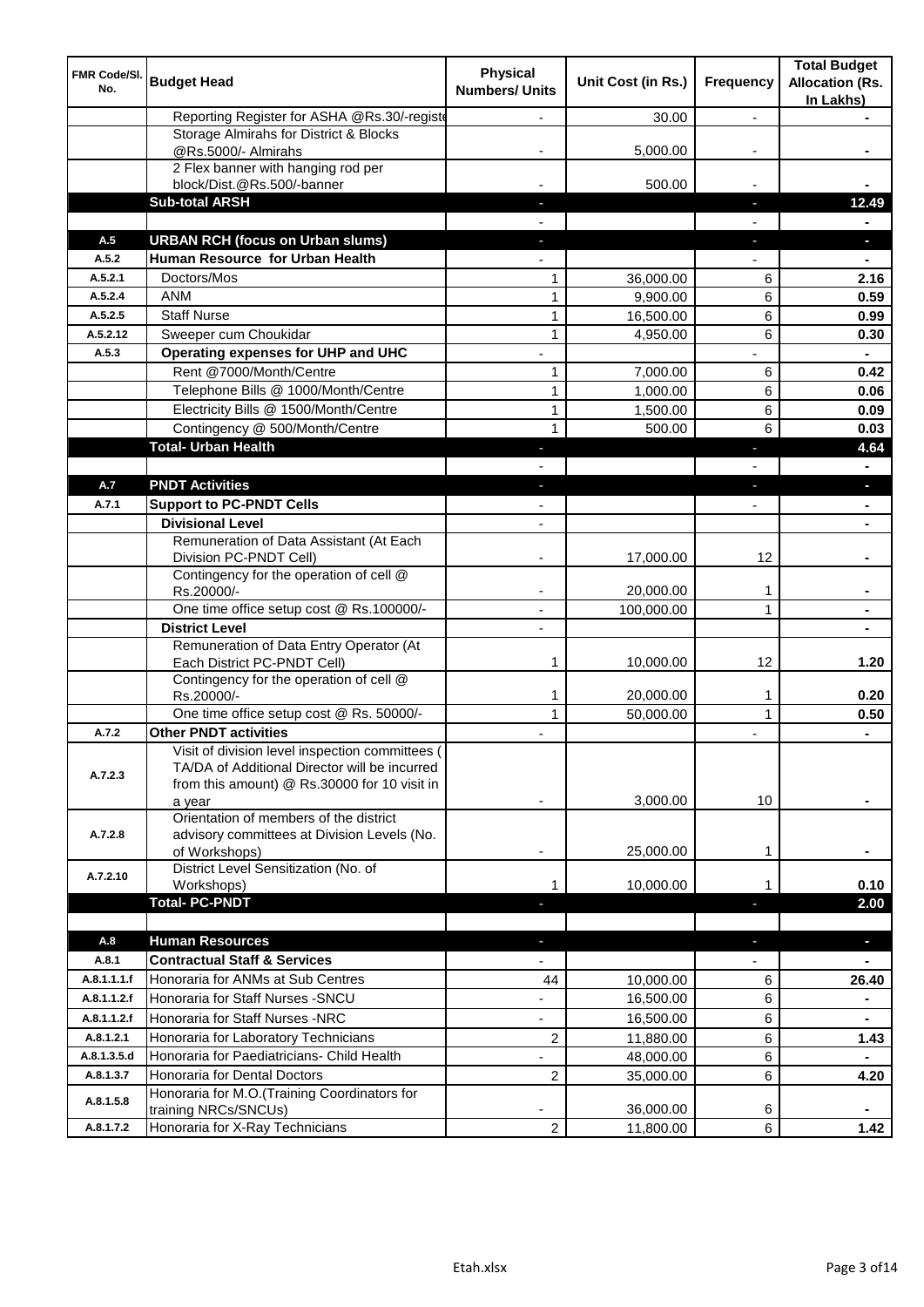| <b>FMR Code/SI.</b><br>No. | <b>Budget Head</b>                                                             | <b>Physical</b><br><b>Numbers/ Units</b> | Unit Cost (in Rs.)       | Frequency                | <b>Total Budget</b><br><b>Allocation (Rs.</b><br>In Lakhs) |
|----------------------------|--------------------------------------------------------------------------------|------------------------------------------|--------------------------|--------------------------|------------------------------------------------------------|
| A.8.1.7.4                  | <b>School Health Teams (Exclusively for SH)</b>                                |                                          |                          | $\overline{a}$           |                                                            |
| A.8.1.7.4.a                | <b>Honoraria for Medical Officers</b>                                          |                                          |                          |                          |                                                            |
|                            | No. of MBBS Doctors-Existing                                                   | $\overline{c}$                           | 36,000.00                | 6                        | 4.32                                                       |
|                            | No. of MBBS Doctors-New                                                        | 6                                        | 36,000.00                | 2                        | 4.32                                                       |
|                            | No. of BDS Doctors-Existing                                                    | 5                                        | 35,000.00                | 6                        | 10.50                                                      |
|                            | No. of AYUSH Doctors-Existing                                                  | 8                                        | 24,000.00                | 6                        | 11.52                                                      |
|                            | No. of AYUSH Doctors-New                                                       | 8                                        | 24,000.00                | 2                        | 3.84                                                       |
| A.8.1.7.4.b                | <b>Honoraria for Physiotherapists</b>                                          | 3                                        | 11,880.00                | 6                        | 2.14                                                       |
| A.8.1.7.4.c                | <b>Honoraria for Dental Hygienists</b>                                         | 1                                        | 11,880.00                | 6                        | 0.71                                                       |
| A.8.1.7.4.d                | <b>Honoraria for Ophthalmic Assistants</b>                                     | 12                                       | 11,880.00                | 6                        | 8.55                                                       |
|                            | Honoraria for Staff Nurses/GNMs-Existing                                       | 16                                       | 16,500.00                | 6                        | 15.84                                                      |
| A.8.1.7.4.e                | Honoraria for Staff Nurses/GNMs-New                                            |                                          | 16,500.00                | $\overline{2}$           |                                                            |
|                            | Honoraria for ANMs-Existing                                                    |                                          | 10,000.00                | 6                        |                                                            |
| A.8.1.7.4.g                | Honoraria for ANMs-New                                                         |                                          | 10,000.00                | $\overline{2}$           |                                                            |
|                            | Honoraria for FP Counsellors(@ Rs.9300/-                                       |                                          |                          |                          |                                                            |
| A.8.1.7.5.1                | (Rs.9000/-Honoraria and 300/-for                                               |                                          |                          |                          |                                                            |
|                            | communication support)                                                         | 1                                        | 9,300.00                 | 6                        | 0.56                                                       |
| A.8.1.7.5.2                | <b>Honoraria for ARSH Counsellors</b>                                          |                                          | 12,000.00                | 6                        | $\blacksquare$                                             |
| A.8.1.7.5.4                | <b>Honoraria for Nutritionist-NRC</b>                                          | $\overline{\phantom{0}}$                 | 15,000.00                | 6                        | $\blacksquare$                                             |
|                            | <b>Honoraria for Staff under Routine</b>                                       |                                          |                          |                          |                                                            |
|                            | <b>Immunization</b>                                                            |                                          |                          |                          |                                                            |
|                            | Refrigerator Mechanics-District Level                                          |                                          | 16,500.00                | 6                        |                                                            |
| A.8.1.7.7                  | Cold Chain Handlers-District Level                                             | 1                                        | 9,900.00                 | 6                        | 0.59                                                       |
|                            | Vaccine Store Keepers-Division Level                                           | ä,                                       | 22,000.00                | 6                        | $\blacksquare$                                             |
|                            | Refrigerator Mechanics-Division Level                                          |                                          | 16,500.00                | 6                        | $\blacksquare$                                             |
|                            | Vaccine Van Drivers-Division Level                                             | ÷,                                       | 16,500.00                | 6                        | $\blacksquare$                                             |
|                            | Cold Chain Handlers-Division Level                                             |                                          | 9,900.00                 | 6                        |                                                            |
| A.8.1.9                    | <b>Honoraria for Data Entry Operators</b>                                      | $\overline{c}$                           | 8,800.00                 | 6                        | 1.06                                                       |
| A.8.1.11.f                 | <b>Honoraria for Caretakers-NRC</b>                                            | ÷,                                       | 4,000.00                 | 6                        |                                                            |
| A.8.1.11.f                 | <b>Honoraria for Cooks-NRC</b>                                                 |                                          | 5,000.00                 | 6                        |                                                            |
|                            | <b>TOTAL - HUMAN RESOURCE</b>                                                  |                                          |                          |                          | 97.39                                                      |
|                            |                                                                                |                                          |                          |                          |                                                            |
| A.9                        | <b>TRAINING</b>                                                                | ٠                                        |                          | ٠                        | p                                                          |
|                            |                                                                                |                                          |                          |                          |                                                            |
| A.9.3                      | <b>Maternal Health Training</b>                                                |                                          |                          |                          |                                                            |
| A.9.3.1                    | <b>Skilled Attendance at Birth / SBA</b>                                       | ÷,                                       |                          | $\overline{\phantom{a}}$ | $\blacksquare$                                             |
| A.9.3.1.1                  | Setting up of SBA Training Centres                                             | 1                                        | 25,000.00                | ٠                        | 0.25                                                       |
| A.9.3.1.4                  | <b>Training of Staff Nurses in SBA</b><br>Total Batches to be conducted (4 Per | $\overline{\phantom{0}}$                 |                          | $\overline{\phantom{a}}$ |                                                            |
|                            | Batch)@ Rs.103300/ Batch                                                       | 5                                        | 103,300.00               | ٠                        | 5.17                                                       |
| A.9.3.4                    | <b>Safe Abortion Services Training</b>                                         |                                          |                          |                          |                                                            |
|                            | <b>Training of Medical Officers in safe</b>                                    |                                          |                          |                          |                                                            |
|                            | abortion                                                                       |                                          |                          | -                        |                                                            |
| A.9.3.4.2                  | Total Batches to be conducted @ Rs.52000                                       |                                          |                          |                          |                                                            |
|                            | /batch                                                                         | $\overline{\phantom{a}}$                 | 52,000.00                |                          | $\blacksquare$                                             |
| A.9.3.5                    | RTI / STI Training                                                             | $\blacksquare$                           |                          | ÷,                       | $\blacksquare$                                             |
|                            | <b>Training of Medical Officers in RTI/STI</b>                                 | $\overline{\phantom{a}}$                 |                          | L.                       | $\blacksquare$                                             |
| A.9.3.5.3                  | Total Batches to be conducted @ Rs.72600                                       |                                          |                          |                          |                                                            |
|                            | /batch                                                                         | 1                                        | 72,600.00                |                          | 0.73                                                       |
|                            | Sub Total - Maternal Health Training                                           |                                          |                          |                          | 6.14                                                       |
|                            |                                                                                |                                          |                          |                          |                                                            |
| A.9.5                      | <b>Child Health Training</b>                                                   |                                          |                          |                          | ٠                                                          |
| A.9.5.2.2                  | <b>F-IMNCI Training for Medical Officers</b>                                   |                                          |                          |                          |                                                            |
|                            | <b>Total Training Load</b>                                                     |                                          | $\overline{\phantom{a}}$ |                          | $\blacksquare$                                             |
|                            | <b>Batch Size/Participants</b>                                                 | 16                                       |                          |                          | ٠                                                          |
|                            | No. of Batches                                                                 | $\overline{\phantom{0}}$                 | 212,900.00               | ۰                        | ٠                                                          |
|                            | Total Batches to be observed(25% of                                            |                                          |                          |                          |                                                            |
|                            | organized batches)                                                             |                                          | 7,500.00                 |                          |                                                            |
| A.9.5.2.3                  | <b>F-IMNCI Training for Staff Nurses</b>                                       | ٠                                        |                          | $\blacksquare$           |                                                            |
|                            | <b>Total Training Load</b>                                                     | ٠                                        |                          |                          |                                                            |
|                            | <b>Batch Size/Participants</b>                                                 |                                          |                          |                          |                                                            |
|                            | No. of Batches                                                                 |                                          | 206,900.00               |                          |                                                            |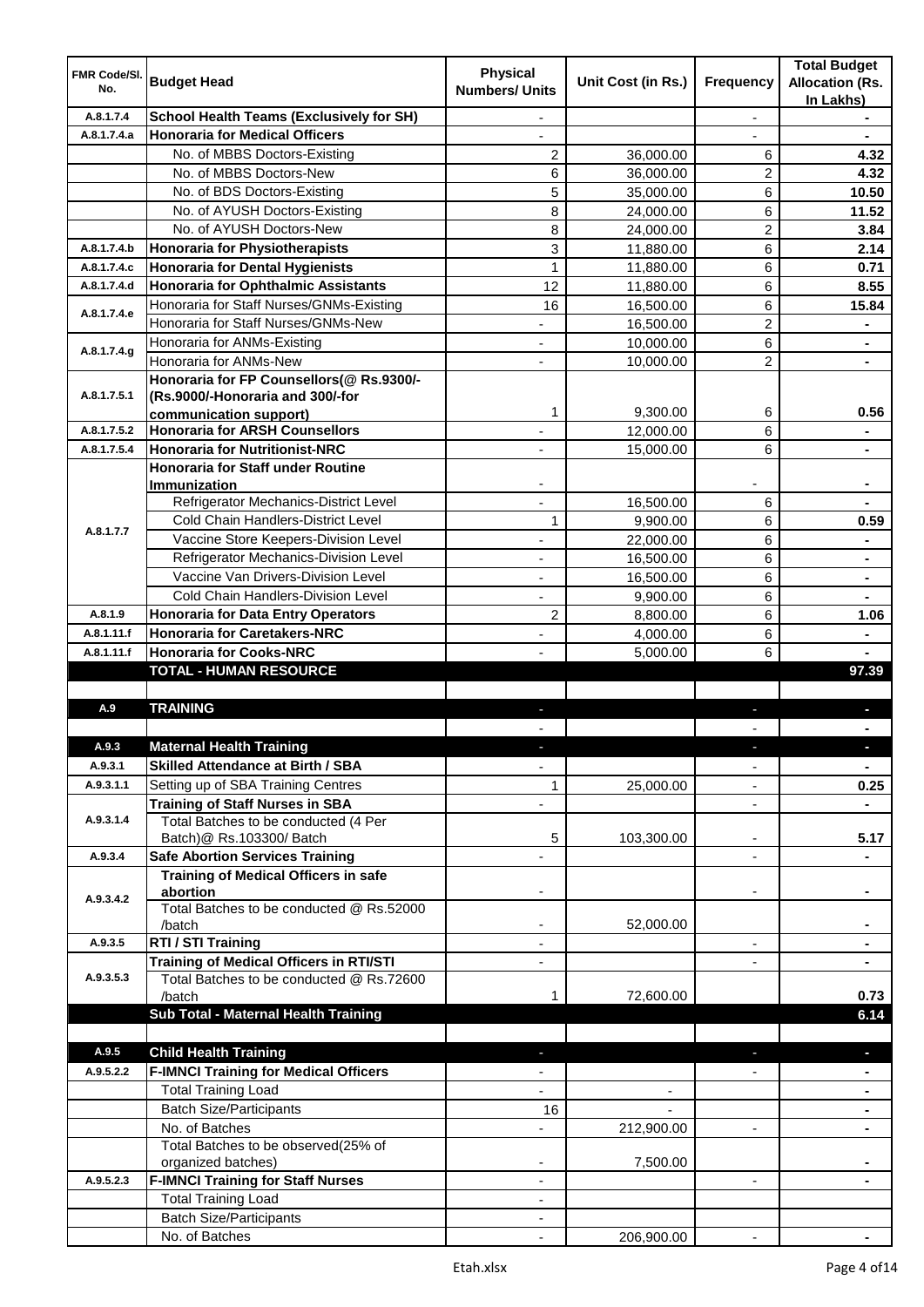| <b>FMR Code/SI.</b><br>No. | <b>Budget Head</b>                                                   | <b>Physical</b><br><b>Numbers/ Units</b> | Unit Cost (in Rs.) | Frequency                | <b>Total Budget</b><br><b>Allocation (Rs.</b><br>In Lakhs) |
|----------------------------|----------------------------------------------------------------------|------------------------------------------|--------------------|--------------------------|------------------------------------------------------------|
|                            | Total Batches to be observed(25% of<br>organized batches)            |                                          | 7,500.00           |                          |                                                            |
| A.9.5.5.2.a                | <b>IMNCI Plus(CCSP)-10 Days TOT for</b><br><b>Physicians</b>         |                                          |                    |                          |                                                            |
|                            | <b>Total Training Load</b>                                           |                                          |                    |                          |                                                            |
|                            | <b>Batch Size/Participants</b>                                       | 24                                       |                    |                          |                                                            |
|                            | No. of Batches                                                       |                                          | 576,300.00         |                          |                                                            |
|                            | Total Batches to be observed(25% of                                  |                                          |                    |                          |                                                            |
|                            | organized batches)                                                   |                                          | 11,000.00          |                          |                                                            |
|                            | Sub Total- Child Health Training                                     |                                          |                    |                          |                                                            |
| A.9.7                      | Adolescent Reproductive and Sexual Health/<br><b>ARSH Training</b>   |                                          |                    |                          |                                                            |
|                            | <b>ARSH training for ANMs/LHVs</b>                                   |                                          |                    |                          |                                                            |
| A.9.7.4                    | Total Batches to be conducted@ Rs.71000/<br>Batch                    | 3                                        | 71,000.00          |                          | 2.13                                                       |
|                            | <b>Sub Total- ARSH Training</b>                                      |                                          |                    |                          | 2.13                                                       |
|                            |                                                                      |                                          |                    |                          |                                                            |
| A.9.8.4.2                  | <b>Clinical Establishment Act</b>                                    | 1                                        | 798,000.00         | $\overline{a}$           | 7.98                                                       |
|                            |                                                                      |                                          |                    |                          |                                                            |
|                            | <b>TOTAL - Training</b>                                              |                                          |                    |                          | 16.25                                                      |
|                            |                                                                      |                                          |                    |                          |                                                            |
| A.10                       | PROGRAMME MANAGEMENT                                                 |                                          |                    |                          | a.                                                         |
| A.10.2                     | <b>District Programme Management Support</b>                         |                                          |                    |                          |                                                            |
|                            | Unit                                                                 |                                          |                    |                          |                                                            |
|                            | <b>Contractual Staffs for DPMSU</b>                                  |                                          |                    |                          |                                                            |
| A.10.2.1                   | Honoraria for District Programme Manager                             | 1                                        | 32,700.00          | 6                        | 1.96                                                       |
| A.10.2.2                   | Honoraria for District Accounts Manager                              | $\mathbf{1}$                             | 26,650.00          | 6                        | 1.60                                                       |
| A.10.2.3                   | Honoraria for District Data Manager(District                         |                                          |                    |                          |                                                            |
|                            | Data cum Account Assistant)                                          | 1                                        | 18,150.00          | 6                        | 1.09                                                       |
| A.10.2.7<br>A.10.2.8.1     | Honoraria for Office Assistant<br>Operational Expenses for DPMU unit | 1                                        | 7,000.00           | 6                        | 0.42                                                       |
|                            | Honoraria for District Community Process                             | 1                                        | 75,000.00          | 6                        | 4.50                                                       |
| A.10.2.8.2                 | Manager                                                              | 1                                        | 26,650.00          | 6                        | 1.60                                                       |
|                            | <b>Sub Total - DPMU</b>                                              |                                          |                    |                          | 11.17                                                      |
|                            |                                                                      |                                          |                    |                          |                                                            |
| A.10.3                     | <b>Block Programme Management Unit (BPMU)</b>                        | $\overline{\phantom{a}}$                 |                    | $\overline{\phantom{a}}$ | $\blacksquare$                                             |
| A.10.3.1                   | Honoraria for Block Programme Managers                               | 8                                        | 20,000.00          | 6                        | 9.60                                                       |
| A.10.3.2                   | Honoraria for Block Accounts Managers                                | 8                                        | 10,000.00          | 6                        | 4.80                                                       |
|                            | <b>Sub Total - DPMU</b>                                              | P.                                       |                    | ٠                        | 14.40                                                      |
|                            |                                                                      |                                          |                    |                          |                                                            |
| A.10.6                     | <b>Concurrent Audit System</b>                                       |                                          |                    | $\overline{\phantom{0}}$ | $\blacksquare$                                             |
|                            | Budget For Block Units(Rs. 1500 per                                  |                                          |                    |                          |                                                            |
|                            | Block/Quarter)                                                       | 8                                        | 1,500.00           | 4                        | 0.48                                                       |
|                            | Budget For District (District HO Rs.                                 |                                          |                    |                          |                                                            |
|                            | 4500/Month)<br><b>Sub Total - Concurrent Audit</b>                   | 1                                        | 4,500.00           | 12                       | 0.54                                                       |
|                            |                                                                      |                                          |                    |                          | 1.02                                                       |
| A.10.7                     | <b>Mobility Support, Field Visits</b>                                |                                          |                    | $\blacksquare$           | $\blacksquare$                                             |
|                            | Mobility Support-DPMU/District (2 Vehicles per                       |                                          |                    |                          |                                                            |
| A.10.7.2                   | District per month)                                                  | 2                                        | 25,000.00          | 12                       | 6.00                                                       |
| A.10.7.3                   | Mobility Support-BPMU/Block (1 Vehicle per<br>District per Month)    | 8                                        | 25,000.00          | 12                       | 24.00                                                      |
| A.10.7.4.1                 | Mobility Support for Div.PMU Division & AD                           |                                          |                    |                          |                                                            |
|                            | Offices( 1 vehicle per Division)                                     |                                          | 25,000.00          | 12                       |                                                            |
|                            | Sub Total - Mobility Support, Field Visits                           |                                          |                    |                          | 30.00                                                      |
|                            |                                                                      |                                          |                    |                          |                                                            |
|                            | <b>TOTAL - Programme Management</b>                                  |                                          |                    | ı.                       | 56.59                                                      |
|                            |                                                                      |                                          |                    |                          |                                                            |
|                            | <b>GRAND TOTAL- RCH FLEXIPOOL</b>                                    | a.                                       |                    | $\overline{\phantom{a}}$ | 795.15                                                     |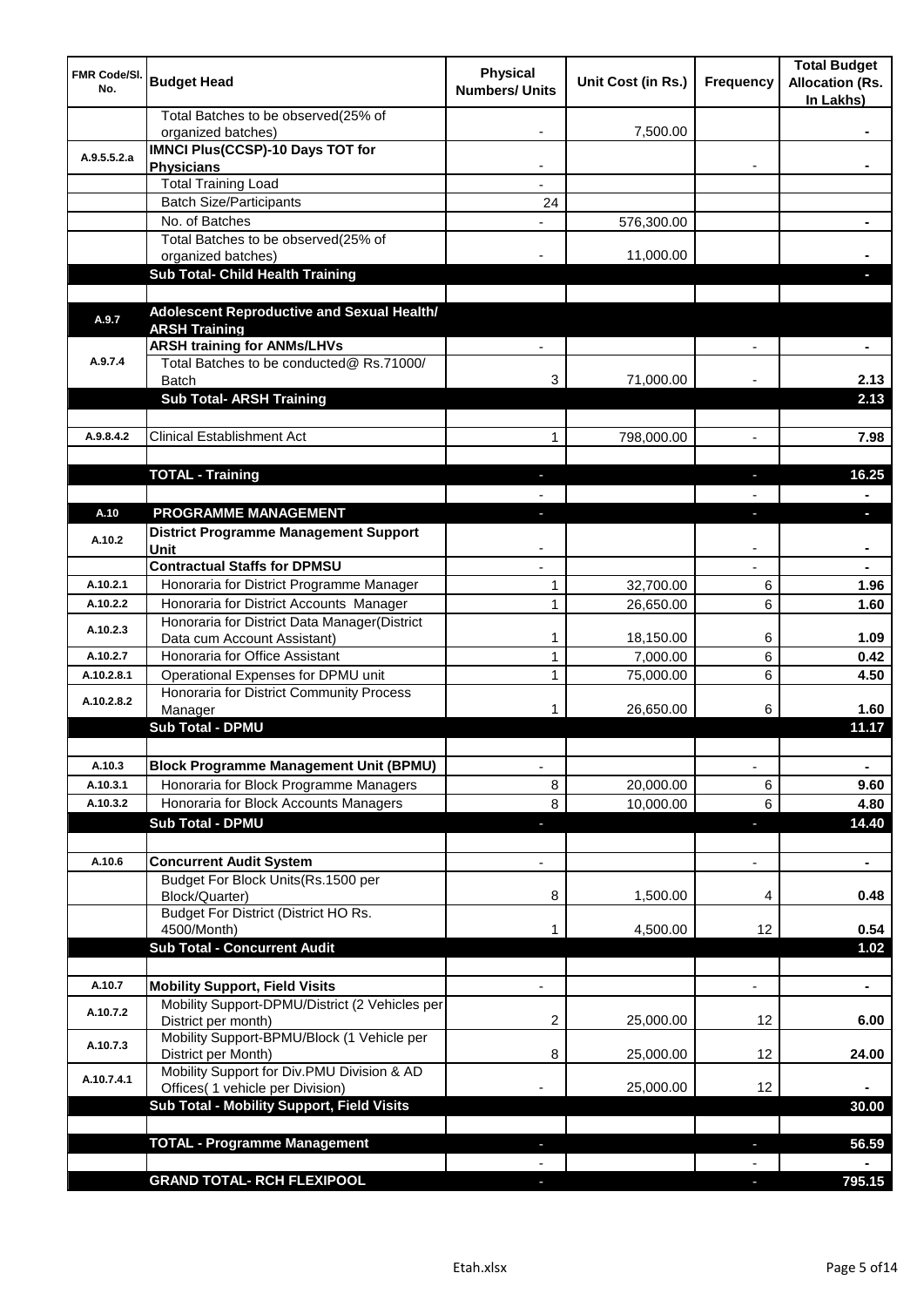| FMR Code/SI.<br>No. | <b>Budget Head</b>                                                                                                            | <b>Physical</b><br><b>Numbers/ Units</b> | Unit Cost (in Rs.) | Frequency                | <b>Total Budget</b><br><b>Allocation (Rs.</b><br>In Lakhs) |
|---------------------|-------------------------------------------------------------------------------------------------------------------------------|------------------------------------------|--------------------|--------------------------|------------------------------------------------------------|
|                     |                                                                                                                               |                                          |                    | $\overline{\phantom{a}}$ |                                                            |
| B                   | <b>MISSION FLEXIPOOL</b>                                                                                                      | a.                                       |                    | a.                       |                                                            |
| <b>B1</b>           | <b>ASHA</b>                                                                                                                   |                                          |                    |                          |                                                            |
| B1.1.1.4.2          | ASHA State Trainers - TOT (Module VI&VII)-<br>National Level-Cost of TA/DA                                                    |                                          | 15,000.00          |                          |                                                            |
| B1.1.3.3            | <b>Incentive for FP</b>                                                                                                       |                                          |                    |                          |                                                            |
|                     | Incentive for ASHA @ Rs. 1000 if a couple                                                                                     |                                          |                    |                          |                                                            |
| B1.1.3.3.1          | adopts permanent methods after 02<br>children(Assumed that 15.56 % clients<br>adopts permanent methods after 02<br>children). | 357                                      | 1,000.00           |                          | 3.57                                                       |
| B1.1.3.5            | <b>Other incentive</b>                                                                                                        |                                          |                    |                          |                                                            |
|                     |                                                                                                                               |                                          |                    |                          |                                                            |
| B1.1.3.5.1          | On taking Complicated On pregnancy cases<br>or New born cases to the health facility<br>@Rs.150/- case (up to 3 cases/year)   | 1,492                                    | 150.00             | 3                        | 6.71                                                       |
| B1.1.3.5.3          | Birth & Death Registration (For 30 birth & 9<br>deaths/ASHA) -Amount Approved 90% Only                                        | 1,492                                    | 180.00             |                          | 2.42                                                       |
| B1.1.3.5.5          | TA/DA for attending Monthly Meetings<br>@Rs.100/Meeting - Amount Approved 90%<br>Only                                         | 1,492                                    | 100.00             | 12                       | 16.11                                                      |
| B1.1.3.5.6          | Maternal Death Audit Information<br>(@Rs.200/Case)-Amount Approved 50%<br>Only                                                | 144                                      | 200.00             |                          | 0.14                                                       |
| B1.1.3.5.12         | Incentives to ASHA Sangini(@Rs.150 for<br>one field visit and 20 visits per month)                                            |                                          | 3,000.00           | 10                       | ۰                                                          |
| B1.1.3.6            | <b>Other Activities</b>                                                                                                       | $\overline{\phantom{a}}$                 |                    |                          | $\blacksquare$                                             |
|                     | ASHA Divas/Annual ASHA Samellan-                                                                                              |                                          |                    |                          |                                                            |
| B1.1.3.6.1          | (Amount Approved 70% Only)                                                                                                    | 1,492                                    | 250.00             |                          | 2.61                                                       |
|                     | <b>ASHA Payment Voucher</b>                                                                                                   | 1,492                                    | 25.00              |                          | 0.37                                                       |
| B1.1.3.6.3          | <b>ASHA Master Payment Register</b>                                                                                           | 8                                        | 150.00             |                          | 0.01                                                       |
|                     | <b>ASHA Sangini Format</b>                                                                                                    | 72                                       | 50.00              |                          | 0.04                                                       |
| B1.1.4              | Awards to ASHA's/Link workers                                                                                                 | 8                                        | 5,000.00           | $\blacksquare$           | 0.40                                                       |
| B1.1.5              | <b>ASHA Resource Centre/ASHA Mentoring</b>                                                                                    |                                          |                    |                          |                                                            |
|                     | Group                                                                                                                         |                                          |                    |                          |                                                            |
| B1.1.5.4            | Mobility Costs ASHA Mentoring Group for<br>district*4 meetings@Rs.2500/meeting                                                | 4                                        | 2,500.00           |                          | 0.10                                                       |
|                     | Sub Total - ASHA                                                                                                              |                                          |                    |                          | 32.49                                                      |
|                     |                                                                                                                               |                                          |                    |                          |                                                            |
| <b>B2</b>           | <b>Untied Funds</b>                                                                                                           | ٠                                        |                    | $\blacksquare$           | $\blacksquare$                                             |
|                     | No. of CHCs/SDH and Amount Approved 71%                                                                                       |                                          |                    |                          |                                                            |
| <b>B2.1</b>         | Only                                                                                                                          | 9                                        | 50,000.00          | 1                        | 3.20                                                       |
| <b>B2.2</b>         | No. of PHCs and Amount Approved 93% Only                                                                                      | 28                                       | 25,000.00          | 1                        | 6.51                                                       |
| <b>B2.3</b>         | No. of Sub Centres and Amount Approved<br>46% Only                                                                            | 182                                      | 10,000.00          | 1                        | 8.37                                                       |
| <b>B2.4</b>         | No. of VHNSCs and Amount Approved 36%<br>Only                                                                                 | 416                                      | 10,000.00          | 1                        | 14.98                                                      |
|                     | <b>Sub Total - Untied Funds</b>                                                                                               |                                          |                    |                          | 33.05                                                      |
|                     |                                                                                                                               |                                          |                    |                          |                                                            |
| <b>B.3</b>          | <b>Annual Maintenance Grants</b>                                                                                              | a.                                       |                    | ı.                       |                                                            |
| <b>B3.1</b>         | No. of CHCs and Amount Approved 70% Only                                                                                      |                                          |                    |                          |                                                            |
| <b>B3.2</b>         | No. of PHCs and Amount Approved 69% Only                                                                                      | 9                                        | 100,000.00         | 1                        | 6.30                                                       |
|                     | No. of Sub Centres and Amount Approved                                                                                        | 24                                       | 50,000.00          | 1                        | 8.28                                                       |
| <b>B3.3</b>         | 49% Only                                                                                                                      | 137                                      | 10,000.00          | 1                        | 6.71                                                       |
|                     | <b>Sub Total - AMG</b>                                                                                                        | P.                                       |                    | T                        | 21.29                                                      |
|                     |                                                                                                                               |                                          |                    |                          |                                                            |
| B.6                 | <b>Corpus Grants to HMS/RKS</b>                                                                                               |                                          |                    |                          | $\blacksquare$                                             |
| B6.1                | District Hospitals (DH+DWH)                                                                                                   | 2                                        |                    |                          |                                                            |
|                     | Amount Approved for District Hospitals                                                                                        |                                          |                    |                          | 5.48                                                       |
| B6.2                | No. of CHCs and Amount Approved 90% Only                                                                                      | 9                                        | 100,000.00         | 1                        | 8.10                                                       |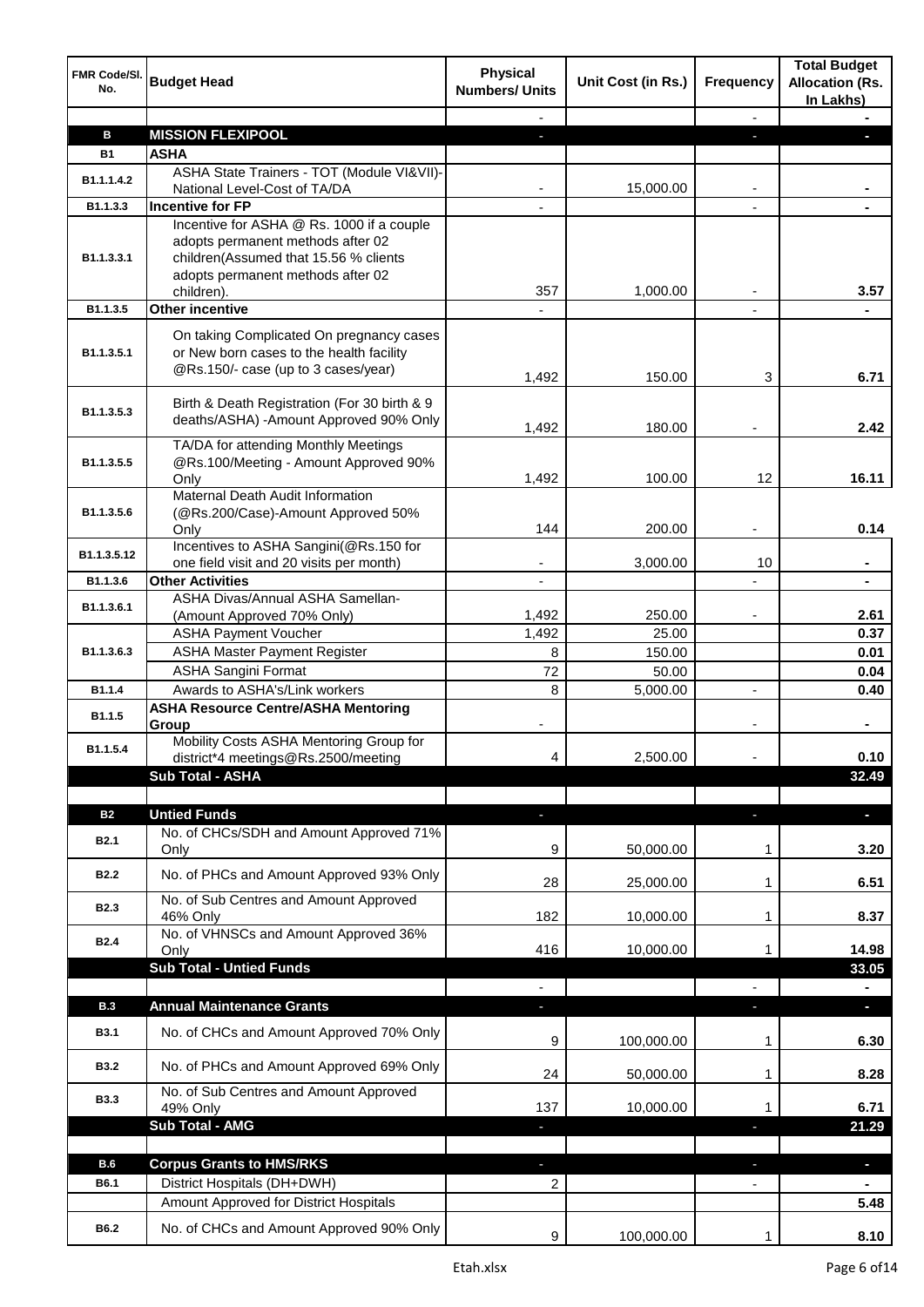| <b>FMR Code/SI.</b><br>No. | <b>Budget Head</b>                                                                                    | <b>Physical</b><br><b>Numbers/ Units</b>             | Unit Cost (in Rs.) | <b>Frequency</b>         | <b>Total Budget</b><br><b>Allocation (Rs.</b><br>In Lakhs) |
|----------------------------|-------------------------------------------------------------------------------------------------------|------------------------------------------------------|--------------------|--------------------------|------------------------------------------------------------|
| B6.3                       | No. of PHCs and Amount Approved 90% Only                                                              | 28                                                   | 50,000.00          | 1                        | 12.60                                                      |
|                            | <b>Sub Total - HMS/RKS</b>                                                                            | ٠                                                    |                    | J,                       | 26.18                                                      |
|                            |                                                                                                       |                                                      |                    |                          |                                                            |
| <b>B9</b>                  | <b>Mainstreaming of AYUSH</b>                                                                         | ÷.                                                   |                    | J,                       | ы                                                          |
| B.9.1                      | <b>Medical Officers (Only AYUSH)</b>                                                                  | $\overline{\phantom{0}}$                             |                    |                          |                                                            |
| B.9.1.1                    | <b>Contractual Medical Officers</b>                                                                   | 20                                                   | 24,000.00          | 6                        | 28.80                                                      |
| <b>B.9.2</b>               | <b>AYUSH Pharmacists</b>                                                                              | 11                                                   | 9,000.00           | 6                        | 5.94                                                       |
|                            | <b>Sub Total (AYUSH)</b>                                                                              |                                                      |                    | J,                       | 34.74                                                      |
|                            |                                                                                                       |                                                      |                    |                          |                                                            |
| <b>B10</b>                 | <b>IEC-BCC Activities</b>                                                                             |                                                      |                    |                          | ы                                                          |
| <b>B.10.2</b>              | Implementation of BCC/IEC Activities at<br>district level                                             |                                                      |                    |                          | 3.00                                                       |
| B.10.5.2                   | Printing of WIFS Cards, Referral Slips, etc                                                           |                                                      |                    | $\overline{\phantom{a}}$ |                                                            |
|                            | WIFS Cards for School Children(No. of Cards)                                                          | 48,445                                               | 4.00               |                          | 1.94                                                       |
|                            | Sub Total (IEC/BCC)                                                                                   |                                                      |                    | ı.                       | 4.94                                                       |
|                            |                                                                                                       |                                                      |                    |                          |                                                            |
| <b>B15</b>                 | <b>Planning, Implementation and Monitoring</b>                                                        |                                                      |                    |                          | L                                                          |
| B <sub>15.2</sub>          | <b>Quality Assurance</b>                                                                              |                                                      |                    |                          | $\blacksquare$                                             |
| B15.2.2                    | <b>Quality Assurance Committees</b>                                                                   | $\blacksquare$                                       |                    | ٠                        | $\blacksquare$                                             |
|                            | <b>Division Level</b>                                                                                 | $\overline{\phantom{a}}$                             |                    |                          | $\blacksquare$                                             |
|                            | One time establishment @ Rs. 1.00 Lakh/<br>Division (Amount Approved 50% Only)                        |                                                      |                    |                          |                                                            |
|                            |                                                                                                       |                                                      | 100,000.00         | 1                        |                                                            |
|                            | Operational Expenses @Rs. 5000/month/<br>division (Amount Approved 50% Only)<br><b>District Level</b> | $\overline{\phantom{a}}$<br>$\overline{\phantom{a}}$ | 5,000.00           | 12                       |                                                            |
|                            |                                                                                                       |                                                      |                    |                          |                                                            |
|                            | One time establishment @ Rs. 1.00 Lakh/<br>District (Amount Approved 50% Only)                        | 1                                                    | 100,000.00         | 1                        | 0.50                                                       |
|                            | Operational Expenses @Rs. 5000/ Month/<br>District (Amount Approved 50% Only)                         | 1                                                    | 5,000.00           | 12                       | 0.30                                                       |
| B15.2.4                    | <b>Review meetings</b>                                                                                | ٠                                                    |                    | $\overline{\phantom{a}}$ |                                                            |
| B15.2.4.2                  | <b>Division Level</b>                                                                                 |                                                      |                    |                          |                                                            |
|                            | Review meetings @ Rs 10000/- per meeting<br>for 4 meeting per division (Amount Approved<br>50% Only)  |                                                      | 10,000.00          | 4                        |                                                            |
|                            | <b>District Level</b>                                                                                 |                                                      |                    |                          |                                                            |
|                            | Review meetings @ Rs 10000/- per meeting                                                              |                                                      |                    |                          |                                                            |
|                            | for 4 meeting per District (Amount Approved<br>50% Only)                                              | 1                                                    | 10,000.00          | 4                        | 0.20                                                       |
| B15.2.5                    | <b>Other Block Level Activities</b>                                                                   |                                                      |                    |                          |                                                            |
|                            | <b>Block QA visioning meeting (Orienting</b>                                                          |                                                      |                    |                          |                                                            |
| B15.2.5.1                  | <b>Block Officials on Facility Solutions Levels-</b>                                                  |                                                      |                    |                          |                                                            |
|                            | Amount Approved 50% Only)                                                                             | 1                                                    | 35,000.00          | 1                        | 0.18                                                       |
| B15.2.5.2                  | Quality Management System (QMS) training<br>workshop -(Amount Approved 50% Only)                      | 1                                                    | 100,000.00         | 1                        | 0.50                                                       |
|                            | <b>Sub Total - Quality Assurance</b>                                                                  |                                                      |                    | T                        | 1.68                                                       |
|                            |                                                                                                       |                                                      |                    |                          | $\blacksquare$                                             |
| B15.3                      | <b>Monitoring and Evaluation</b>                                                                      |                                                      |                    |                          |                                                            |
| B15.3.1.6.3                | Honoraria of Data Entry Operators for MCTS                                                            | 8                                                    | 11,000.00          | 6                        | 5.28                                                       |
| B15.3.2                    | <b>Computerization HMIS and E-governance</b>                                                          |                                                      |                    |                          |                                                            |
|                            | HMIS Operational Cost (excluding HR & Trainings)-                                                     |                                                      |                    |                          |                                                            |
|                            | Expenses for Internet @1500/month/<br>computer for 951 Nos                                            | 10                                                   | 1,500.00           | 12                       | 1.80                                                       |
|                            | Expenses for Internet Rs.750/pm/block                                                                 |                                                      |                    |                          |                                                            |
|                            | computer(new) for 820 Nos.                                                                            | 8                                                    | 750.00             | 12                       | 0.72                                                       |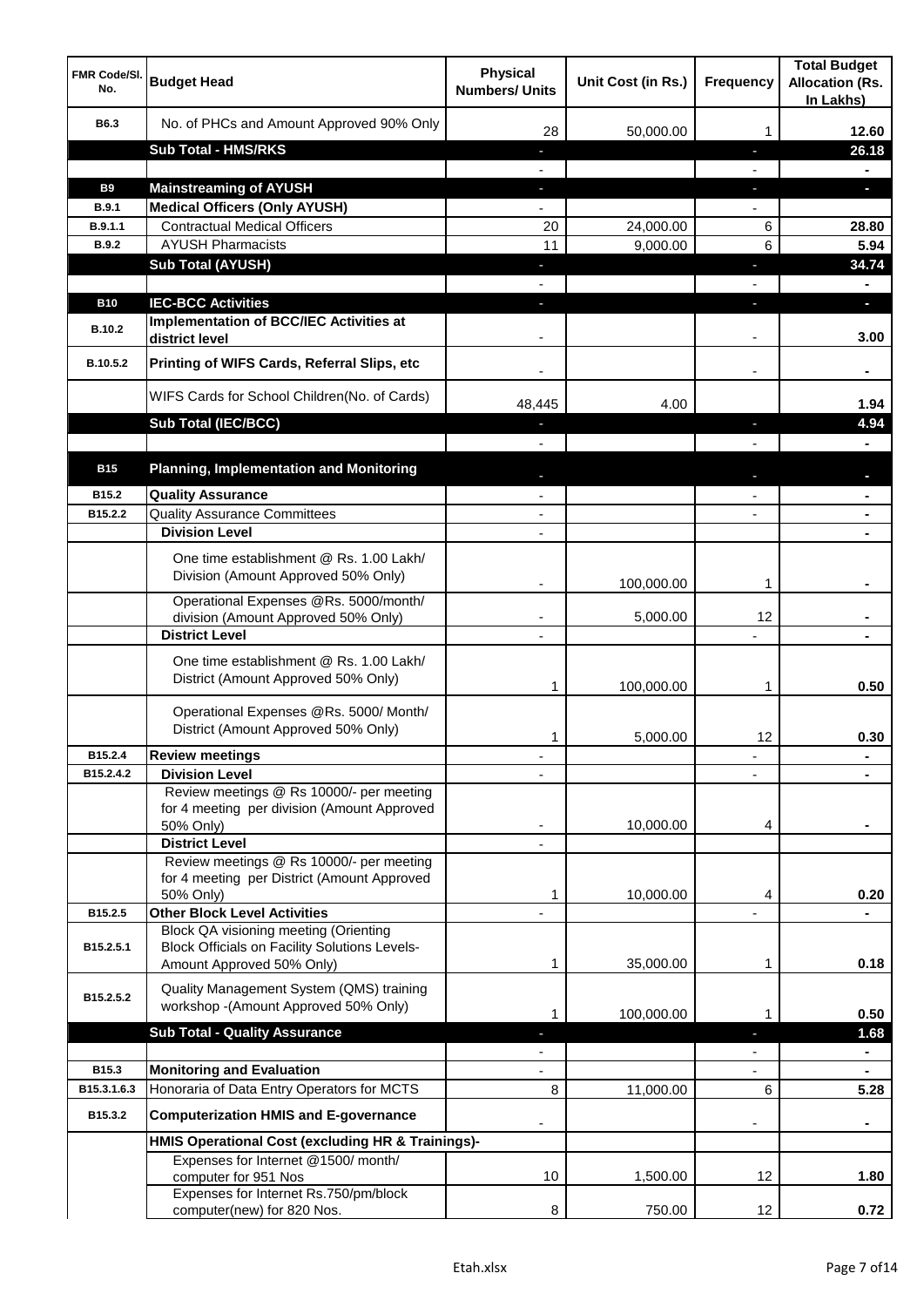| FMR Code/SI.<br>No.          | <b>Budget Head</b>                                                                                                | <b>Physical</b><br><b>Numbers/ Units</b> | Unit Cost (in Rs.) | <b>Frequency</b>         | <b>Total Budget</b><br><b>Allocation (Rs.</b><br>In Lakhs) |
|------------------------------|-------------------------------------------------------------------------------------------------------------------|------------------------------------------|--------------------|--------------------------|------------------------------------------------------------|
| B <sub>15</sub> , 3, 2, 1, a | Expenses for Internet Data Card<br>@Rs.750/pm/Computer (new) for 75 Nos.                                          | 1                                        | 750.00             | 12                       | 0.09                                                       |
|                              | Expenses for Internet Data Card<br>@Rs.750/pm/Computer (new) for 18 Nos.                                          |                                          | 750.00             | 12                       |                                                            |
| B15.3.2.1.d                  | Other Office and admin expenses                                                                                   |                                          |                    |                          |                                                            |
| B15.3.2.1.d.2                | Maintenance of Computers/AMC/etc -HMIS<br>(Block -PHC/CHC,CH, CMF (M/F) Old<br>@Rs. 4000/unit for 951 no.         | 10                                       | 4,000.00           | 1                        | 0.40                                                       |
| B15.3.2.1.d.3                | Purchase of computer consumables/Admin<br>Expenses @ Rs.1000.00 for 951 no.-Six<br>Months                         | 10                                       | 1,000.00           | 6                        | 0.60                                                       |
| B15.3.2.2.a                  | MCTS Operational Cost (excluding HR &<br>Trainings)                                                               |                                          |                    |                          |                                                            |
| B15.3.2.2.b                  | Procurement of<br>computers/Printers/Cartridges ,etc. -<br>@50,000.00/Computer Systems for 820 No.                | 8                                        | 50,000.00          | 1                        | 4.00                                                       |
| B15.3.2.2.d                  | Other Office and admin expenses<br>@12,000.00 per year -820 No.(New)                                              | 8                                        | 12,000.00          | 1                        | 0.96                                                       |
| B15.3.3                      | Other M & E Activities<br>Review Meetings for MCTS @ Rs                                                           |                                          |                    |                          |                                                            |
| B15.3.3.5                    | 4,000/meeting for 12 meetings<br>Sub Total - Monitoring and Evaluation                                            | 1                                        | 4,000.00           | 12                       | 0.48<br>14.33                                              |
|                              |                                                                                                                   |                                          |                    |                          |                                                            |
| <b>B.16</b>                  | <b>PROCUREMENT</b>                                                                                                |                                          |                    | J,                       | o.                                                         |
| B <sub>16.1.1</sub>          | <b>Procurement of Equipments: MH</b>                                                                              |                                          |                    |                          |                                                            |
| B16.1.1.2                    | MVA / EVA Kits for Safe Abortion services                                                                         | 8                                        | 2,500.00           | $\overline{\phantom{a}}$ | 0.20                                                       |
| B16.1.6                      | <b>Equipments for ARSH/ School Health</b>                                                                         |                                          |                    | $\overline{a}$           | ۰                                                          |
| B16.1.6.1                    | Equipments for ARSH Clinics (New)                                                                                 |                                          | 15,000.00          | 1                        | $\blacksquare$                                             |
|                              | <b>Sub Total (Procurement of Equipments)</b>                                                                      |                                          |                    |                          | 0.20                                                       |
| B.16.2.1                     | Drugs & supplies for MH                                                                                           | $\blacksquare$                           |                    | $\blacksquare$           | $\blacksquare$                                             |
| B.16.2.1.2                   | Drugs for Safe Abortion (No. of MMA<br>estimated in year 2013-14)                                                 | 133                                      | 200.00             |                          | 0.27                                                       |
| B.16.2.4                     | <b>Supplies for IMEP</b>                                                                                          |                                          |                    |                          | ۰                                                          |
| B.16.2.4.1                   | Bio-Medical Waste Management-District<br>level                                                                    |                                          |                    |                          | 8.98                                                       |
| B.16.2.4.2                   | Bio-Medical Waste Management-CHC level                                                                            |                                          |                    | $\overline{\phantom{a}}$ | 6.29                                                       |
| B.16.2.4.3                   | Cleaning/Washing, House keeping and<br>Laundry Management - District Level<br>Cleaning/Washing, House keeping and |                                          |                    | $\blacksquare$           | 14.77                                                      |
| B.16.2.4.4                   | Laundry Management - CHC/PHC Level<br><b>ASHA Drug Kits</b>                                                       |                                          |                    |                          | 9.79                                                       |
| B.16.2.5.2                   | Drug Kit replenishment for ASHAs @ Rs.<br>300/ASHA                                                                | 1,411                                    | 300.00             |                          | 4.23                                                       |
| B.16.2.6                     | Drugs & supplies for WIFS                                                                                         |                                          |                    | $\overline{\phantom{a}}$ |                                                            |
|                              | For Govt. & Govt. aided Schools (Classes VI                                                                       |                                          |                    |                          |                                                            |
|                              | to XII)<br><b>Total Beneficiaries</b>                                                                             |                                          |                    |                          |                                                            |
|                              | IFA Tables Required at District (Beneficiary*                                                                     | 87,262                                   |                    |                          |                                                            |
| B.16.2.6.1                   | 52 Tabs)<br>Albendazole Tablets Required at District                                                              | 4,537,617                                | 0.12               | ٠                        | 5.45                                                       |
| B.16.2.6.2                   | (Beneficiary *2 Tabs)                                                                                             | 174,524                                  | 1.00               |                          | 1.75                                                       |
| B.16.2.7                     | Drugs & Supplies under SHP                                                                                        |                                          |                    |                          | ۰                                                          |
|                              | <b>For Aganwadi Centres</b>                                                                                       |                                          |                    |                          | $\blacksquare$                                             |
|                              | Expected No. of Children at AWCs                                                                                  | 46,600                                   |                    |                          | $\blacksquare$                                             |
|                              | No. of IFA Bottles (One bottle of 100<br>ml./child)                                                               | 46,600                                   | 10.00              |                          | 4.66                                                       |
|                              | Albendazole Tablets (2 tablets per Child)                                                                         | 93,200                                   | 1.00               |                          | 0.93                                                       |
|                              | For Primary Schools(For Govt. & Govt.<br>aided Schools Classes I to V)                                            |                                          |                    |                          |                                                            |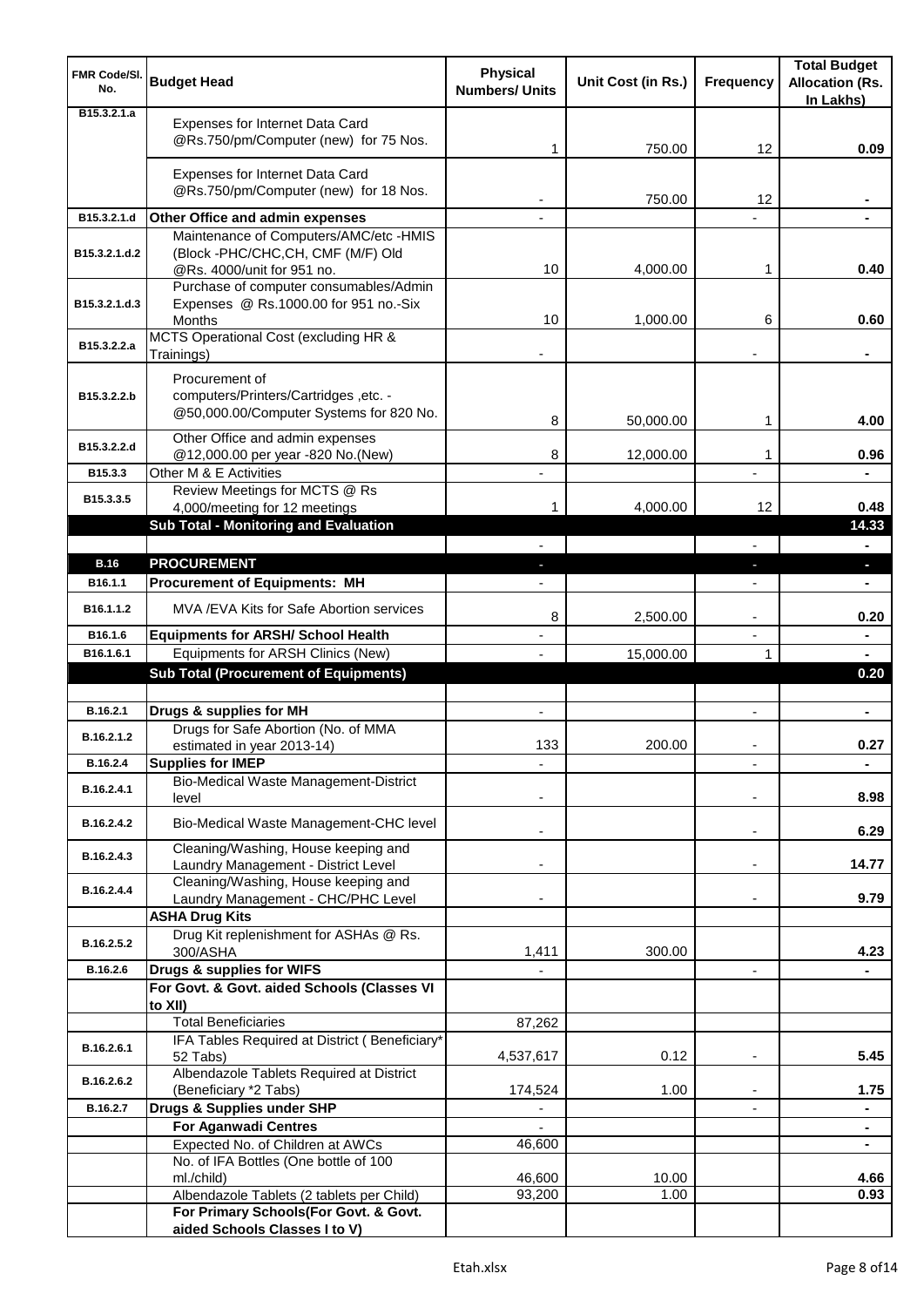| FMR Code/SI.<br>No. | <b>Budget Head</b>                                                                                                | <b>Physical</b><br><b>Numbers/ Units</b> | Unit Cost (in Rs.) | Frequency                | <b>Total Budget</b><br><b>Allocation (Rs.</b><br>In Lakhs) |
|---------------------|-------------------------------------------------------------------------------------------------------------------|------------------------------------------|--------------------|--------------------------|------------------------------------------------------------|
|                     | Expected No. of Children in Schools                                                                               | 159,750                                  |                    |                          |                                                            |
|                     | No. of Tablets Required at District (52 Tabs./<br>Beneficiary)                                                    | 8,307,012                                | 0.12               |                          | 9.97                                                       |
|                     | No. of Tablets Required at District (2 Tabs./<br>Beneficiary)                                                     | 319,500                                  | 1.00               |                          | 3.20                                                       |
|                     | <b>Medicines for Teams</b>                                                                                        |                                          |                    |                          |                                                            |
|                     | No. of Blocks                                                                                                     | 8                                        |                    |                          |                                                            |
|                     | First Time Medicines For Teams (2 Teams<br>in Each Block)                                                         | 16                                       | 18,000.00          |                          | 2.88                                                       |
|                     | Sub Total (Procurement of Drugs & Supplies)                                                                       |                                          |                    |                          | 73.16                                                      |
| <b>B.17</b>         | <b>Drugs Warehouses/Logistics Management</b>                                                                      |                                          |                    |                          |                                                            |
|                     | Honoraria of Staff at Regional Drug                                                                               |                                          |                    |                          |                                                            |
|                     | Warehouse                                                                                                         |                                          |                    |                          |                                                            |
|                     | Accountant                                                                                                        |                                          | 10,000.00          | 6                        |                                                            |
|                     | Computer Operator Cum Store Keeper                                                                                |                                          | 10,000.00          | 6                        |                                                            |
|                     | Fork-Lift Operator cum Mechanic                                                                                   |                                          | 6,500.00           | 6                        |                                                            |
| <b>B.17.1</b>       | Fourth class / Loader                                                                                             |                                          | 6,500.00           | 6                        |                                                            |
|                     | Generator Operator cum Electrician                                                                                | ٠                                        | 5,000.00           | 6                        |                                                            |
|                     | Sweeper                                                                                                           | ٠                                        | 3,500.00           | 6                        | $\blacksquare$                                             |
|                     | <b>Armed Guards</b>                                                                                               | $\blacksquare$                           | 6,335.00           | 6                        | $\blacksquare$                                             |
|                     | <b>General Guards</b>                                                                                             | ÷,                                       | 5,157.00           | 6                        |                                                            |
|                     | Gardener                                                                                                          | ÷,                                       | 3,000.00           | 6                        | $\blacksquare$                                             |
|                     | Honoraria of Staff at District Drug                                                                               |                                          |                    |                          |                                                            |
|                     | Warehouse                                                                                                         |                                          |                    |                          |                                                            |
|                     | Computer Operator Cum Store Keeper                                                                                | $\mathbf{1}$                             | 10,000.00          | 6                        | 0.60                                                       |
| <b>B.17.3</b>       | Generator Operator Cum Mechanic/Electricia                                                                        | $\mathbf{1}$                             | 5,000.00           | 6                        | 0.30                                                       |
|                     | Loader                                                                                                            | $\mathbf{1}$                             | 5,000.00           | 6                        | 0.30                                                       |
|                     | Choukidar                                                                                                         | $\mathbf{1}$                             | 5,000.00           | 6                        | 0.30                                                       |
|                     | Part-time Sweeper                                                                                                 | $\mathbf{1}$                             | 2,500.00           | 6                        | 0.15                                                       |
| <b>B.17.4</b>       | <b>Others</b>                                                                                                     |                                          |                    | L.                       |                                                            |
| B.17.4.1            | Operational Cost for Regional Drug ware House                                                                     |                                          |                    | ۰                        | ٠                                                          |
|                     | <b>Electricity Charges</b>                                                                                        |                                          |                    |                          | $\blacksquare$                                             |
|                     | Telephone Charges                                                                                                 |                                          |                    |                          | $\blacksquare$                                             |
|                     | POL & Maintenance of DG Sets                                                                                      |                                          |                    |                          | $\blacksquare$                                             |
|                     | Stationary                                                                                                        |                                          |                    |                          | $\blacksquare$                                             |
|                     | Contingency                                                                                                       |                                          |                    |                          | $\blacksquare$                                             |
|                     | <b>Sub Total-Drug Ware Houses</b>                                                                                 |                                          |                    |                          | 1.65                                                       |
|                     | <b>GRAND TOTAL- MISSION FLEXIPOOL</b>                                                                             | E.                                       |                    |                          | 243.71                                                     |
|                     |                                                                                                                   |                                          |                    |                          |                                                            |
| C                   | <b>IMMUNISATION</b>                                                                                               |                                          |                    |                          | п                                                          |
| C.1                 | RI strengthening project (Review meeting,<br>Mobility support, Outreach services etc)                             |                                          |                    |                          |                                                            |
| C.1.a               | Mobility Support for supervision for district<br>level officers @Rs 250000/- Year                                 | 1                                        | 250,000.00         |                          | 2.50                                                       |
| C.1.b               | Mobility support for supervision at State level                                                                   |                                          |                    | $\overline{\phantom{a}}$ | ٠                                                          |
| C.1.c               | Printing and dissemination of Immunization<br>cards, tally sheets, monitoring forms etc.@<br>Rs 10 /- Beneficiary | 56,355                                   | 10.00              |                          | 5.64                                                       |
| C.1.d               | Support for Quarterly State level review                                                                          |                                          |                    |                          |                                                            |
|                     | meetings of district officer<br>Quarterly review meetings exclusive for RI at                                     |                                          |                    |                          |                                                            |
| C.1.e               | district level with Block Mos, CDPO, and<br>other stake holders (@ Rs 100/- per                                   |                                          |                    |                          |                                                            |
|                     | participant(5 participant / block)                                                                                | 280                                      | 100.00             |                          | 0.28                                                       |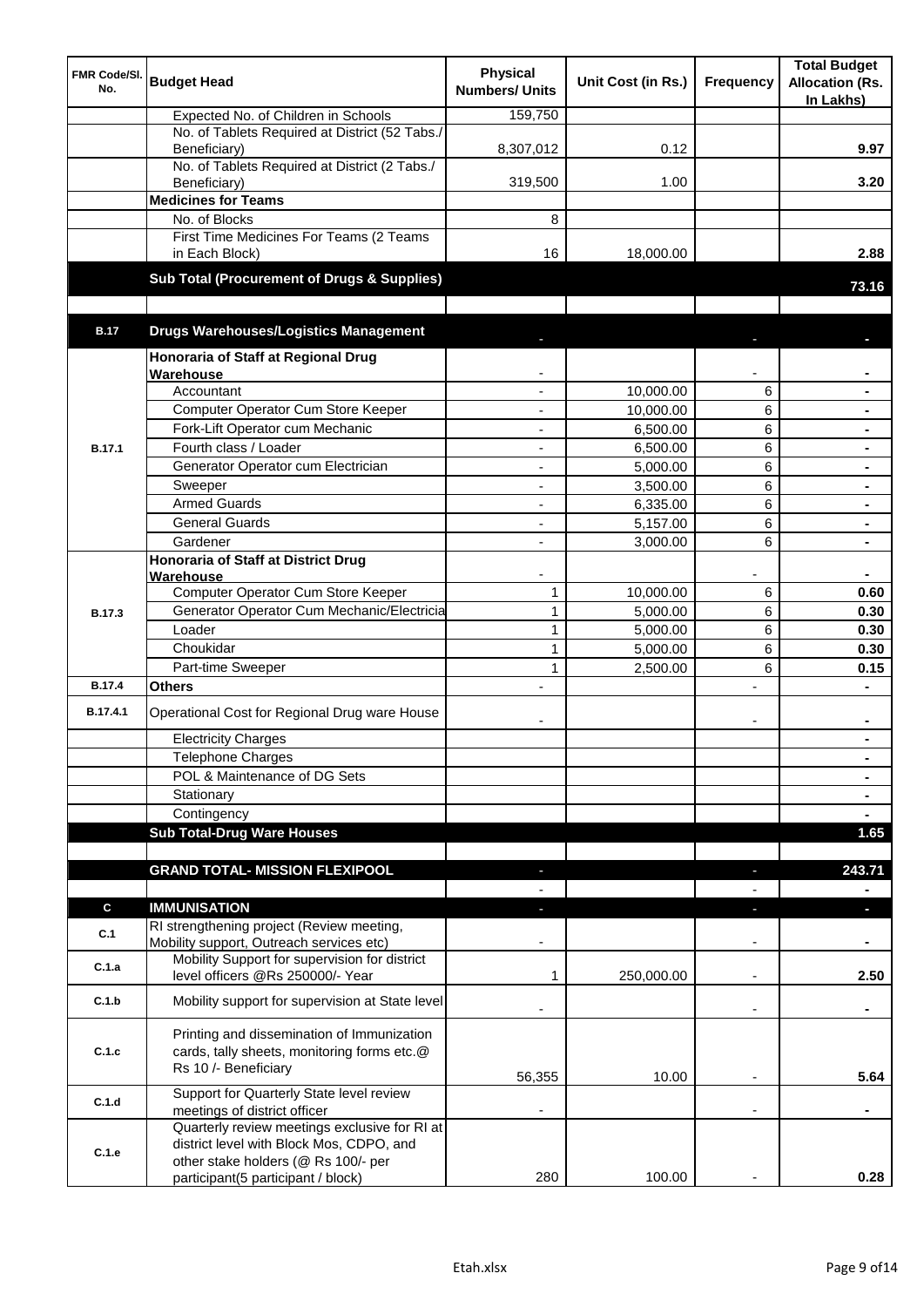| <b>FMR Code/SI.</b><br>No. | <b>Budget Head</b>                                                                                                                                                                                                                                                           | <b>Physical</b><br><b>Numbers/ Units</b> | Unit Cost (in Rs.)   | <b>Frequency</b>         | <b>Total Budget</b><br><b>Allocation (Rs.</b><br>In Lakhs) |
|----------------------------|------------------------------------------------------------------------------------------------------------------------------------------------------------------------------------------------------------------------------------------------------------------------------|------------------------------------------|----------------------|--------------------------|------------------------------------------------------------|
| C.1.f                      | Quarterly review meetings exclusive for RI at<br>block level @Rs 50/- per person as<br>honorarium/Asha(For travel) & Rs 25 per<br>person at the disposal of MOIC for meeting<br>expenses (Refreshment, stationery and                                                        |                                          |                      |                          |                                                            |
|                            | mis.)                                                                                                                                                                                                                                                                        | 5,980                                    | 75.00                |                          | 4.49                                                       |
| C.1.g                      | Focus on slum & underserved areas in<br>urban areas/alternative vaccinator for slums<br>(Hiring of ANM @ 450/-per session for four<br>sessions/month/slum of 10000 population<br>and Rs.300/ month as contingency per slum<br>i.e.Rs.2100/-month/slum of 10000               |                                          |                      |                          |                                                            |
|                            | population)<br>Mobilization of children through ASHA or                                                                                                                                                                                                                      | 12                                       | 2,100.00             |                          | 0.25                                                       |
| C.1.h                      | other mobilizers(@Rs 150/-per session)<br>Alternative vaccine delivery in hard to reach                                                                                                                                                                                      | 17,385                                   | 150.00               |                          | 26.08                                                      |
| C.1.i                      | areas(@Rs 150/-per session)                                                                                                                                                                                                                                                  | 3,088                                    | 150.00               | $\overline{\phantom{a}}$ | 4.63                                                       |
| C.1.j                      | Alternative Vaccine Delivery in other<br>areas(@Rs. 75/- per session)                                                                                                                                                                                                        | 14,297                                   | 75.00                | $\overline{\phantom{a}}$ | 10.72                                                      |
| C.1.k                      | To develop micro plan at sub-centre level(@<br>Rs 100/- per sub centre)                                                                                                                                                                                                      | 182                                      | 100.00               |                          | 0.18                                                       |
|                            | For consolidation of micro plans at block                                                                                                                                                                                                                                    |                                          |                      |                          |                                                            |
| C.1.1                      | level (@ Rs 1000/-per block per PHC and<br>Rs 2000/- per district)                                                                                                                                                                                                           | 10                                       | 1,000.00             |                          | 0.10                                                       |
|                            | POL for vaccine delivery from State to                                                                                                                                                                                                                                       |                                          |                      |                          |                                                            |
| C.1.m                      | district and from district to PHC/CHCs(@ Rs                                                                                                                                                                                                                                  |                                          |                      |                          |                                                            |
|                            | 150000/- per district per year)<br>Consumables for computer including                                                                                                                                                                                                        | 1                                        | 150,000.00           | $\overline{\phantom{a}}$ | 1.50                                                       |
| C.1.n                      | provision for internet access for RIMS (@ Rs                                                                                                                                                                                                                                 | 1                                        | 400.00               | 12                       | 0.05                                                       |
|                            | 400/- per month per district)<br>Red/Black plastic bags etc.(@ Rs 3 per bag                                                                                                                                                                                                  |                                          |                      |                          |                                                            |
| C.1.o                      | and 2 bags per session)                                                                                                                                                                                                                                                      | 17,385                                   | 3.00                 | 2                        | 1.04                                                       |
| C.1.p                      | Hub Cutter/Bleach/Hypochlorite solution/<br>Twin buckets(@ Rs 1200/- per PHC/CHC<br>per year)                                                                                                                                                                                | 8                                        | 1,200.00             | $\overline{\phantom{a}}$ | 0.10                                                       |
| C.1.q                      | Safety Pits(@ Rs 5250/- per pit)                                                                                                                                                                                                                                             | 3                                        | 5,250.00             | $\blacksquare$           | 0.16                                                       |
|                            | Other Specific requirement                                                                                                                                                                                                                                                   |                                          |                      | $\blacksquare$           |                                                            |
|                            | Fund for annual maintenance operation of<br>WIC/WIF at division level @ Rs.40000/unit<br>of WIC/WIF                                                                                                                                                                          |                                          | 40,000.00            |                          |                                                            |
| C.1.r                      | POL for generators and operational<br>expenses at divisional vaccine storage point<br>@ Rs 2.00 Lakhs/ year/division vaccine<br>store points                                                                                                                                 |                                          | 200,000.00           |                          |                                                            |
|                            | Electricity bill for WIC/WIF AT state and                                                                                                                                                                                                                                    |                                          |                      |                          |                                                            |
|                            | divisional level @ Rs 1.50Lakhs/year                                                                                                                                                                                                                                         |                                          |                      |                          |                                                            |
|                            | /division store points<br><b>AEFI Kits</b>                                                                                                                                                                                                                                   | 52                                       | 150,000.00<br>200.00 |                          | 0.10                                                       |
| C.2                        | <b>Salary of Contractual Staffs</b>                                                                                                                                                                                                                                          |                                          |                      |                          |                                                            |
| C.2.2                      | <b>Computer Assistants at District level</b>                                                                                                                                                                                                                                 | 1                                        | 10,000.00            | 6                        | 0.60                                                       |
| C.3                        | <b>Training under Immunisation</b>                                                                                                                                                                                                                                           |                                          |                      |                          |                                                            |
| C.3.1                      | District level Orientation training including<br>Hep B, Measles, AEFI & JE(wherever<br>required) for 2 days ANM, Multi Purpose<br>Health Worker (Male), LHV, Health Assistant<br>(Male/Female), Nurse Midwives, BEEs &<br>other staff (as per RCH norms) @ Rs<br>46200/batch | 14                                       | 46,200.00            |                          | 6.47                                                       |
| C.3.2                      | Three day training including Hep B, Measles<br>& JE(wherever required) of Medical Officers<br>of RI using revised MO training module) @<br>Rs 65600/ batch                                                                                                                   | 1                                        | 65,600.00            |                          | 0.66                                                       |
| C.3.4                      | Two days cold chain handlers training for<br>block level cold chain handlers by State and<br>district cold chain officers @ Rs 26600/batch                                                                                                                                   | 1                                        | 26,600.00            |                          | 0.27                                                       |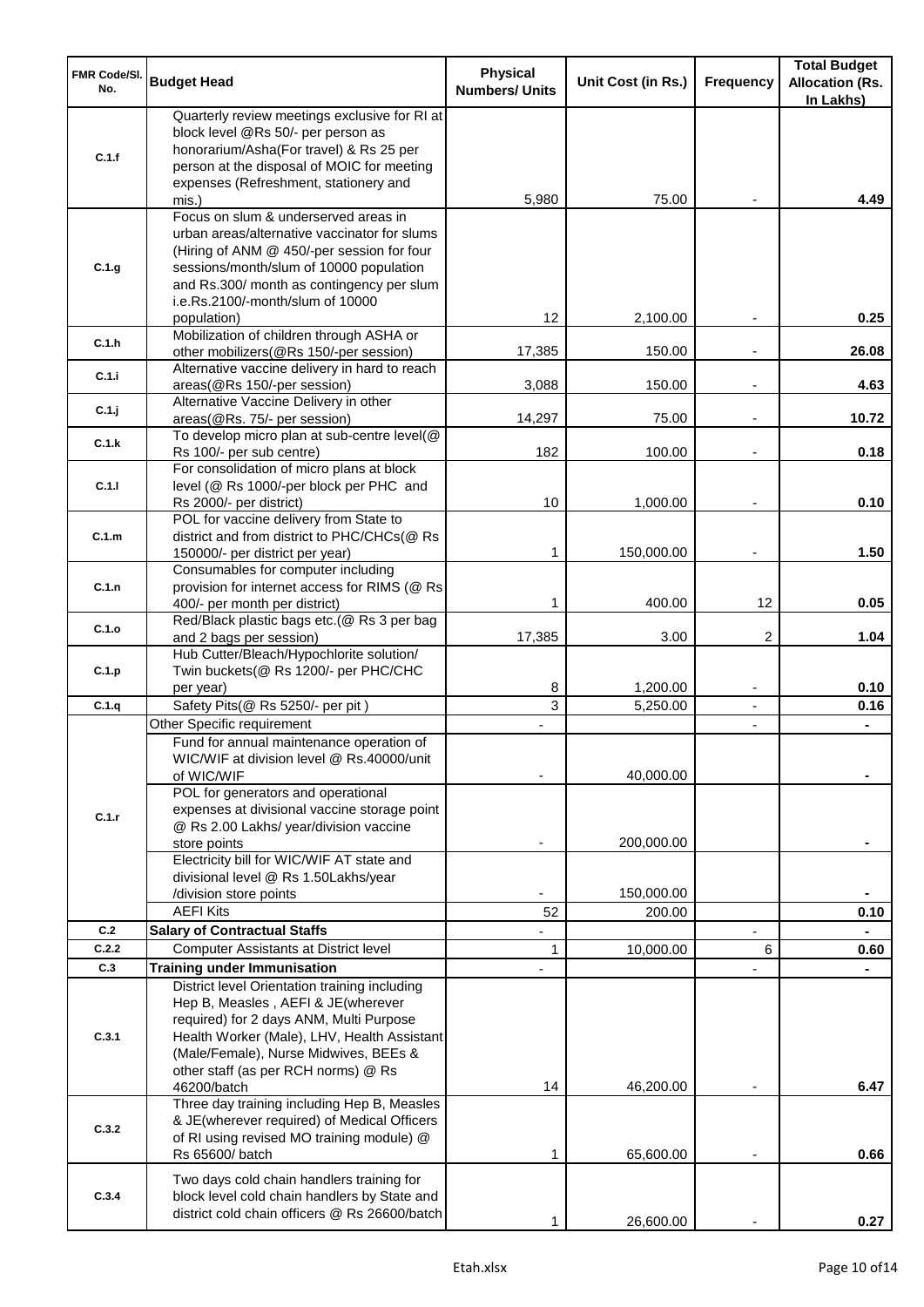| <b>FMR Code/SI.</b><br>No. | <b>Budget Head</b>                                                                                                                   | <b>Physical</b><br><b>Numbers/ Units</b> | Unit Cost (in Rs.) | Frequency | <b>Total Budget</b><br><b>Allocation (Rs.</b><br>In Lakhs) |
|----------------------------|--------------------------------------------------------------------------------------------------------------------------------------|------------------------------------------|--------------------|-----------|------------------------------------------------------------|
| C.3.5                      | One day training of block level data handlers<br>by DIOs and District cold chain officer to<br>train about the reporting formats of  |                                          |                    |           |                                                            |
|                            | immunization @ Rs 300/ person                                                                                                        | 10                                       | 300.00             | ٠         | 0.03                                                       |
| C.3.6                      | Intensified immunization training of front line<br>workers @ Rs 86660/batch                                                          | 11                                       | 86,660.00          |           | 9.53                                                       |
| C.4                        | <b>Cold Chain Maintenance</b>                                                                                                        |                                          |                    |           |                                                            |
|                            | Cold chain maintenance at PHC/CHC Level<br>(@Rs. 750/PHC/CHC per year)                                                               | 10                                       | 750.00             |           | 0.08                                                       |
|                            | Cold chain maintenance at District Level<br>(@Rs. 15000/year)                                                                        | 1                                        | 15,000.00          |           | 0.15                                                       |
| C.5                        | Asha Incentives- for full immunization @<br>RS.100 per child for full immunization in first<br>year and Rs.50 per child for ensuring |                                          |                    |           |                                                            |
|                            | complete immunization up to 2nd year of<br>age.(94.22% of the fund)                                                                  | 44,850                                   | 150.00             |           | 63.39                                                      |
|                            | <b>TOTOAL - ROUTINE IMMUNIZATION</b>                                                                                                 |                                          |                    |           | 138.98                                                     |
|                            |                                                                                                                                      |                                          |                    |           |                                                            |
| D                          | <b>National Disease Control Programmes</b>                                                                                           |                                          |                    |           |                                                            |
|                            |                                                                                                                                      |                                          |                    |           |                                                            |
| E                          | <b>Integrated Disease Surveillance Project</b><br>(IDSP)                                                                             |                                          |                    |           |                                                            |
| E.1                        | Operational Costs (Rs. 25000/0 per Month)<br>including 10 Medical Colleges                                                           |                                          |                    |           | 3.00                                                       |
| E.2                        | Remuneration for Contractual Human Resource                                                                                          |                                          |                    |           |                                                            |
| E.2.1                      | Epidemiologist (Rs. 27500-44000)                                                                                                     |                                          |                    |           | 3.96                                                       |
| E.2.2                      | Microbiologist (Rs. 27500-44000)                                                                                                     |                                          |                    |           |                                                            |
| E.3.2                      | Data Manager (Rs. 18000 per Mth)                                                                                                     |                                          |                    |           | 1.62                                                       |
| E.3.3                      | Data Entry Operator (Rs. 11000/mth)                                                                                                  |                                          |                    |           | 1.32                                                       |
|                            | <b>Training</b>                                                                                                                      |                                          |                    |           |                                                            |
|                            | Medical Officers (3 days) @ Rs 50000 /                                                                                               |                                          |                    |           |                                                            |
| E.8                        | Batch, for one batch<br>Hospital Pharmacists/Nurses Training (1                                                                      |                                          |                    |           | $\blacksquare$                                             |
|                            | day) @ Rs.38000 / Batch for 1 batch                                                                                                  |                                          |                    |           |                                                            |
|                            | One Day Training of Medical College Doctors                                                                                          |                                          |                    |           |                                                            |
| E.8                        | Costs on account of Newly Formed Districts<br><b>TOTAL-IDSP</b>                                                                      |                                          |                    |           |                                                            |
|                            |                                                                                                                                      |                                          |                    |           | 9.90                                                       |
| F                          | <b>National Vector Borne Disease Control</b><br><b>Programme (NVBDCP)</b>                                                            |                                          |                    |           |                                                            |
| F.1.1                      | <b>Malaria</b>                                                                                                                       |                                          |                    |           | $\overline{\phantom{a}}$                                   |
| F.1.1.b                    | <b>ASHA Incentives</b>                                                                                                               |                                          |                    |           | 1.25                                                       |
| F.1.1.d                    | Monitoring, Evaluation & Supervision &<br>Epidemic preparedness including mobility                                                   |                                          |                    |           | 1.50                                                       |
| F.1.1.e                    | IEC/BCC                                                                                                                              |                                          |                    |           | 0.42                                                       |
| F.1.1.g                    | Training/Capacity Building                                                                                                           |                                          |                    |           | 0.25                                                       |
|                            | <b>Sub Total - Malaria</b>                                                                                                           |                                          |                    |           | 3.42                                                       |
| F.1.2                      | Dengue & Chikungunya                                                                                                                 |                                          |                    |           |                                                            |
| F.1.2.a(iⅈ)                | Strengthening Surveillance for Apex Referral<br>Lab & Sentinel Surveillance Hospital                                                 |                                          |                    |           |                                                            |
| F.1.2.c                    | Monitoring/Supervision and Rapid Response                                                                                            |                                          |                    |           | 0.20                                                       |
| F.1.2.d                    | <b>Epidemic Preparedness</b>                                                                                                         |                                          |                    |           | 0.05                                                       |
| F.1.2.e                    | Case Management<br>Vector Control And Environmental                                                                                  |                                          |                    |           | 0.10                                                       |
| F.1.2.f                    | Management                                                                                                                           |                                          |                    |           | $\overline{\phantom{a}}$                                   |
| F.1.2.g                    | IEC/ BCC for Social Mobilization                                                                                                     |                                          |                    |           | 0.10                                                       |
| F.1.2.i                    | Training/ Workshop                                                                                                                   |                                          |                    |           | 0.10                                                       |
|                            | Sub Total - Dengue & Chikungunya                                                                                                     |                                          |                    |           | 0.55                                                       |
| F.1.3                      | <b>AES/JE</b>                                                                                                                        |                                          |                    |           |                                                            |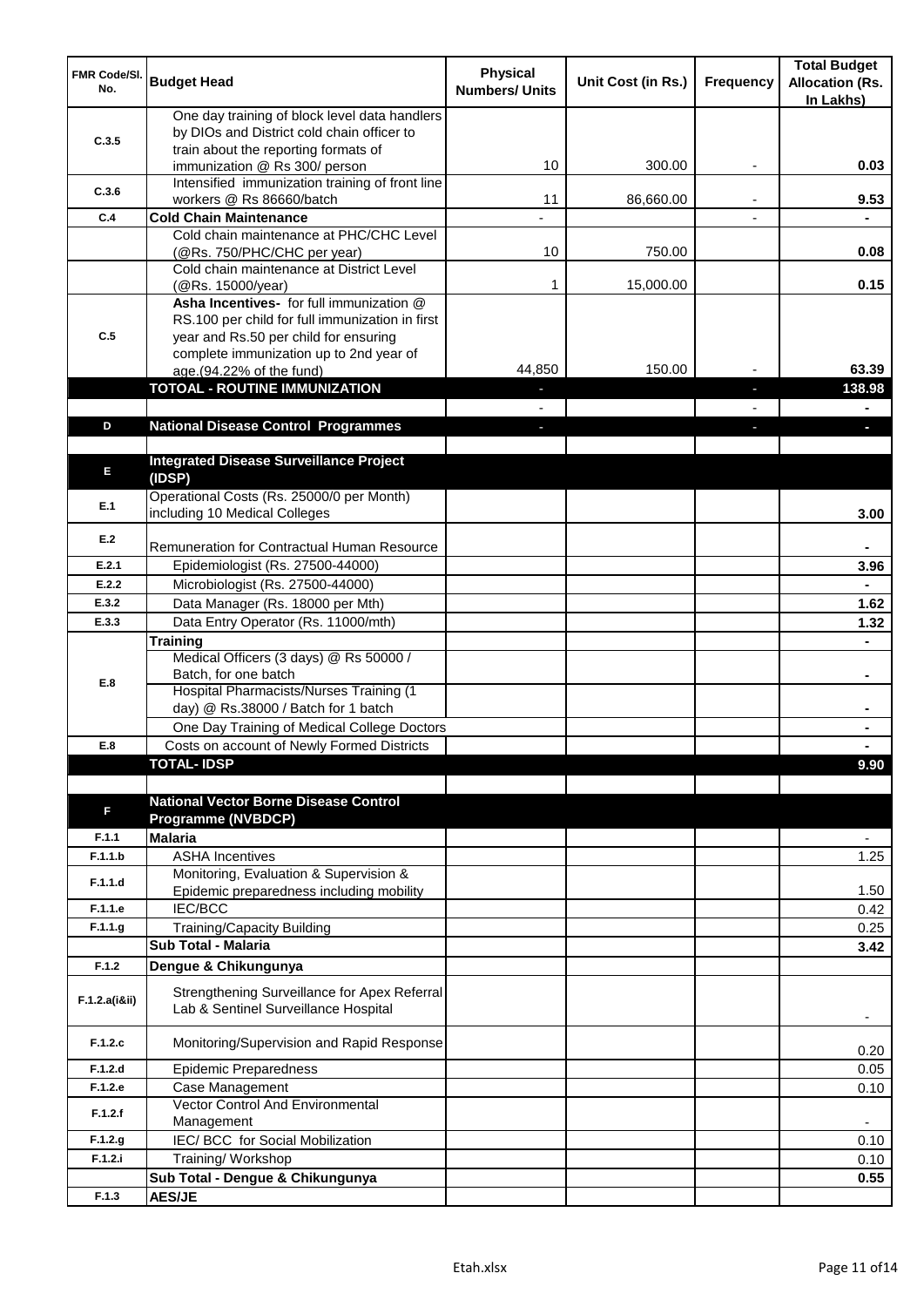| <b>FMR Code/SI.</b><br>No. | <b>Budget Head</b>                                                                                                                                                                                                                                                    | <b>Physical</b><br><b>Numbers/ Units</b> | Unit Cost (in Rs.) | <b>Frequency</b> | <b>Total Budget</b><br><b>Allocation (Rs.</b><br>In Lakhs) |
|----------------------------|-----------------------------------------------------------------------------------------------------------------------------------------------------------------------------------------------------------------------------------------------------------------------|------------------------------------------|--------------------|------------------|------------------------------------------------------------|
| F.1.3.a                    | Strengthening of Sentinel sites which will<br>include Diagnostics and Case Management,<br>supply of kits by Gol                                                                                                                                                       |                                          |                    |                  |                                                            |
| F.1.3.b                    | IEC / BCC Activities & printing material<br>pertaining to JE / AES                                                                                                                                                                                                    |                                          |                    |                  |                                                            |
| F.1.3.c                    | Capacity Building in case management of<br>Medical Officer and paramedical from                                                                                                                                                                                       |                                          |                    |                  |                                                            |
| F.1.3.d                    | PHC/CHC at district level.<br>Monitoring and supervision                                                                                                                                                                                                              |                                          |                    |                  |                                                            |
|                            | Procurement of Insecticides (Technical                                                                                                                                                                                                                                |                                          |                    |                  |                                                            |
| F.1.3.e                    | Malathion)<br>Thermal Fog Machine (Small) @ 0.85                                                                                                                                                                                                                      |                                          |                    |                  |                                                            |
| F.1.3.f                    | lac/machine                                                                                                                                                                                                                                                           |                                          |                    |                  |                                                            |
| F.1.3.g                    | Operational cost for Malathion fogging (As<br>per Availability of 3 MT Technical Malathion<br>per district)                                                                                                                                                           |                                          |                    |                  |                                                            |
| $F.1.3.$ j                 | Paediatric ICU Establishment and HR &<br>operational cost for Paediatric ICU in<br><b>Endemic Districts</b>                                                                                                                                                           |                                          |                    |                  |                                                            |
| F.1.3.k                    | ASHA Insentivization for sensitizing                                                                                                                                                                                                                                  |                                          |                    |                  |                                                            |
|                            | community<br>Sub Total - AES/JE                                                                                                                                                                                                                                       |                                          |                    |                  |                                                            |
| F.1.4                      | <b>Lymphatic Filariasis</b>                                                                                                                                                                                                                                           |                                          |                    |                  |                                                            |
| F.1.4.a                    | State Task Force, STAC Meeting, printing<br>forms & register/ Mobility support, district<br>coordination meeting, sensitization of media<br>etc., Morbidity management, monitoring &<br>supervision and mobility support for Rapid<br>response including Line listing |                                          |                    |                  |                                                            |
| F.1.4.b                    | Micro Filaria Survey                                                                                                                                                                                                                                                  |                                          |                    |                  |                                                            |
| F.1.4.c                    | Post MDA Assessment by medical colleges<br>(Govt,& Private)/ ICMR institutions                                                                                                                                                                                        |                                          |                    |                  |                                                            |
| F.1.4.d                    | Training / Sensitization of district level<br>officers on ELF & Drug Distributors /<br>Peripheral health workers                                                                                                                                                      |                                          |                    |                  |                                                            |
| F.1.4.e                    | Specific IEC/ BCC at State, districts, PHC,<br>Sub Centre & village lable VHSC/GKs                                                                                                                                                                                    |                                          |                    |                  |                                                            |
| F.1.4.f                    | Honorarium for Drug Distributors including<br>ASHA & Supervisors involve in MDA                                                                                                                                                                                       |                                          |                    |                  | ٠                                                          |
| F.1.4.h.ii                 | M.F.Survey in Non Endemic districts                                                                                                                                                                                                                                   |                                          |                    |                  | 0.70                                                       |
|                            | Sub Total - Lymphatic Filariasis                                                                                                                                                                                                                                      |                                          |                    |                  | 0.70                                                       |
| F.1.5<br>F.1.5             | <b>Kalazar</b><br>Case Search/ Camp Approach                                                                                                                                                                                                                          |                                          |                    |                  | $\overline{\phantom{a}}$                                   |
| F.1.5.a                    | Spray Pumps & Accessories                                                                                                                                                                                                                                             |                                          |                    |                  | $\blacksquare$                                             |
| F.1.5.b                    | Operational Cost for Spray including Spray<br>Wages & Pending liability of spray wages                                                                                                                                                                                |                                          |                    |                  |                                                            |
| F.1.5.c                    | Mobility / P.O.L./ Supervision                                                                                                                                                                                                                                        |                                          |                    |                  |                                                            |
| F.1.5.d                    | Monitoring & Evaluation                                                                                                                                                                                                                                               |                                          |                    |                  |                                                            |
| F.1.5.e / F.1.5.f          | Training for Spraying /IEC/<br>BCC/Advocacy/Incentive to ASHA/Loss of<br>Wages                                                                                                                                                                                        |                                          |                    |                  |                                                            |
|                            | Sub Total - Kalazar                                                                                                                                                                                                                                                   |                                          |                    |                  | $\blacksquare$                                             |
|                            | <b>Cash grant for Decentralized commodities</b><br>for Malaria + Filaria F.6                                                                                                                                                                                          |                                          |                    |                  |                                                            |
| F.6(a,b,c,k)               | Drugs (Chloroquine, Primaquine 2.5/7.5mg)<br>and ACT                                                                                                                                                                                                                  |                                          |                    |                  | 0.30                                                       |
| F.6.f                      | D.E.C.                                                                                                                                                                                                                                                                |                                          |                    |                  |                                                            |
| F.6.h                      | NS 1 antigen Kit<br>Dengue<br>Larvicidal (Temephos, Bti(AS)/Bti (wp)(for                                                                                                                                                                                              |                                          |                    |                  | 0.05                                                       |
| F.6.i                      | polluted and non polluted water)                                                                                                                                                                                                                                      |                                          |                    |                  | 0.40                                                       |
|                            | <b>Sub Total- Dec.Commodities</b>                                                                                                                                                                                                                                     |                                          |                    |                  | 0.75                                                       |
|                            | <b>TOTAL-NVBDCP</b>                                                                                                                                                                                                                                                   |                                          |                    |                  | 5.42                                                       |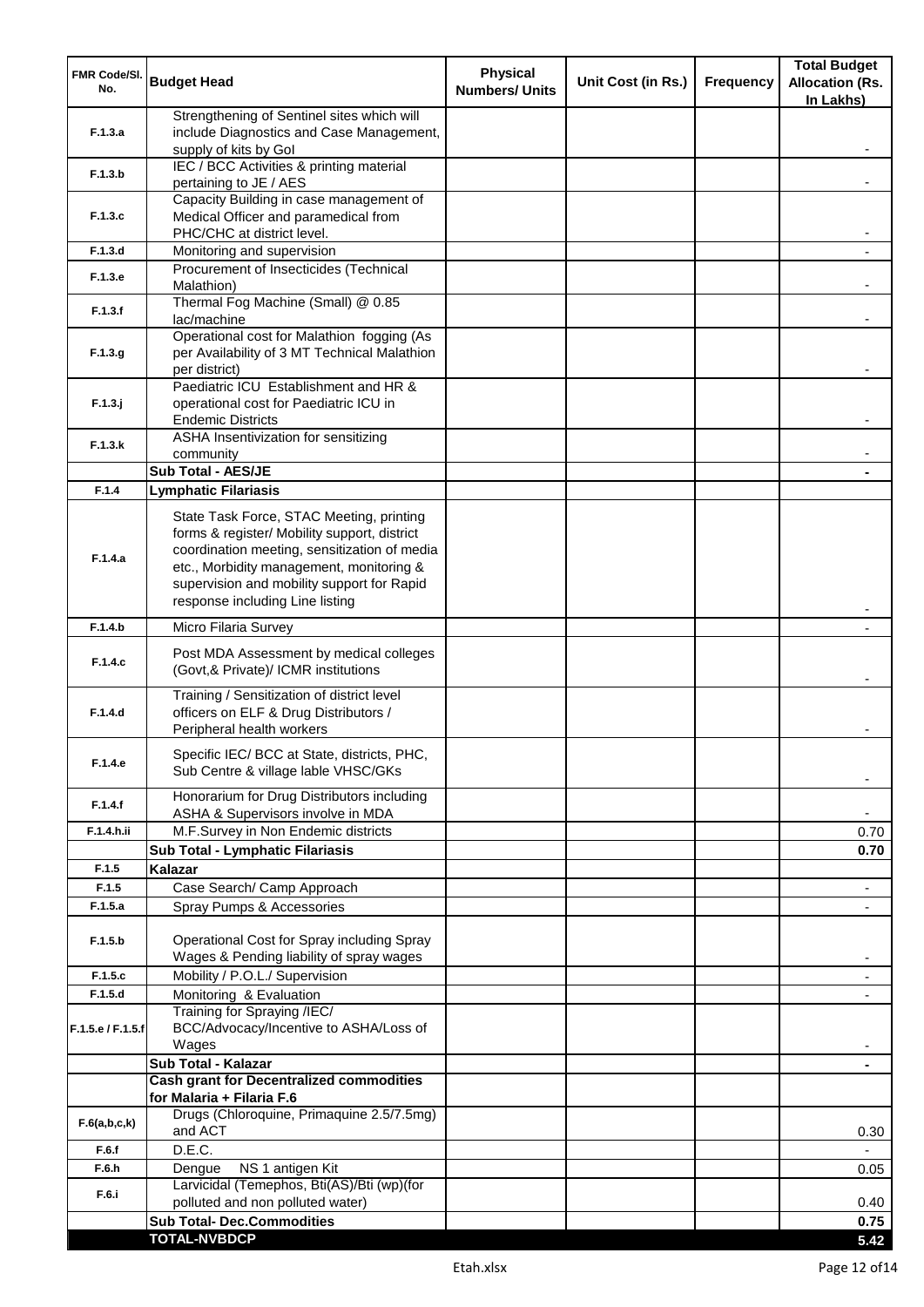| FMR Code/SI.<br>No. | <b>Budget Head</b>                                                                   | <b>Physical</b><br><b>Numbers/ Units</b> | Unit Cost (in Rs.) | <b>Frequency</b> | <b>Total Budget</b><br><b>Allocation (Rs.</b><br>In Lakhs) |
|---------------------|--------------------------------------------------------------------------------------|------------------------------------------|--------------------|------------------|------------------------------------------------------------|
|                     |                                                                                      |                                          |                    |                  |                                                            |
| G                   | <b>National Leprosy Eradication</b>                                                  |                                          |                    |                  |                                                            |
|                     | Programme(NLEP)                                                                      |                                          |                    |                  |                                                            |
| G.1                 | <b>Case Detection and Management</b><br>Specific Plan for high endemic blocks of low |                                          |                    |                  |                                                            |
| G.1.1               | endemic districts                                                                    |                                          |                    |                  |                                                            |
|                     | No. of High endemic blocks in Low endemic<br>Districts (ANCDR more than 10)          | 1                                        |                    |                  |                                                            |
|                     | House to House Visit by Search team                                                  |                                          |                    |                  | 1.00                                                       |
|                     | Confrmaton of suspect                                                                |                                          |                    |                  | 0.10                                                       |
|                     | Intensive IEC Activity                                                               |                                          |                    |                  | 0.15                                                       |
| G.1.2               | <b>Services in Urban services</b>                                                    |                                          |                    |                  |                                                            |
|                     | Urban Project 2 Mega cities, 2 medium City                                           |                                          |                    |                  |                                                            |
|                     | 2, 8 Medium City 1, 40 Townships                                                     |                                          |                    |                  | 1.14                                                       |
| G.1.3               | <b>ASHA involvement</b>                                                              |                                          |                    |                  |                                                            |
|                     | <b>ASHA Sensitization</b>                                                            |                                          |                    |                  | 0.143                                                      |
|                     | <b>ASHA Incentive for Services</b>                                                   |                                          |                    |                  | 0.059                                                      |
| G.1.4               | <b>Materials &amp; Supplies</b>                                                      |                                          |                    |                  |                                                            |
|                     | Supportive Drugs & Dressing materials                                                |                                          |                    |                  | 0.40                                                       |
|                     | Laboratory reagents and equipments                                                   |                                          |                    |                  |                                                            |
|                     | scalpels etc.                                                                        |                                          |                    |                  | 0.08                                                       |
|                     | Printing works                                                                       |                                          |                    |                  | 0.15                                                       |
| G.1.5               | <b>NGO Services</b>                                                                  |                                          |                    |                  | $\blacksquare$                                             |
| G.2                 | <b>DPMR</b>                                                                          |                                          |                    |                  | $\blacksquare$                                             |
|                     | MCR Protective Footwear (12500 pairs)                                                |                                          |                    |                  | 0.50                                                       |
|                     | Aids Appliances, Self Care Kit items etc.<br>Welfare allowance for RCS patients @ Rs |                                          |                    |                  | 0.17                                                       |
|                     | 8000                                                                                 |                                          |                    |                  |                                                            |
|                     | Reimbursement to institutions for RCS                                                |                                          |                    |                  |                                                            |
|                     | Screening cum Self Care Camp                                                         |                                          |                    |                  |                                                            |
| G.3                 | <b>IEC</b>                                                                           |                                          |                    |                  |                                                            |
|                     | Mass Media (TV, Radio, Press etc.)                                                   |                                          |                    |                  | 0.39                                                       |
|                     | Outdoor Media (Posters, Banners, Kiosk,                                              |                                          |                    |                  |                                                            |
|                     | Hoardings, Display boards, Miking etc.)                                              |                                          |                    |                  | 0.23                                                       |
|                     | Rural Media (Folk shows etc.)                                                        |                                          |                    |                  | 0.20                                                       |
|                     | Advocacy meeting                                                                     |                                          |                    |                  | 0.05                                                       |
| G.4                 | <b>Human Resource</b>                                                                |                                          |                    |                  |                                                            |
|                     | District Leprosy Consultant in high endemic<br>districts                             |                                          |                    |                  | $\blacksquare$                                             |
|                     | Physiotherapist in high endemic districts                                            |                                          |                    |                  | $\blacksquare$                                             |
|                     | PMW @ Rs 16000 per month                                                             |                                          |                    |                  | 1.44                                                       |
| G.5                 | Programme management                                                                 |                                          |                    |                  | $\blacksquare$                                             |
|                     | For Contractual Staff                                                                |                                          |                    |                  |                                                            |
|                     | Rent, Telephone, Electricity, P&T charges,                                           |                                          |                    |                  |                                                            |
|                     | Miscellaneous                                                                        |                                          |                    |                  | 0.35                                                       |
|                     | DLO Office Consumables eg.Stationery<br>Items, Pendrive, CD etc.                     |                                          |                    |                  | 0.30                                                       |
|                     | Mobility Support- Vehicle hiring, POL and                                            |                                          |                    |                  |                                                            |
|                     | Maintenance for District Nucleus Team                                                |                                          |                    |                  |                                                            |
|                     | (one tenth)                                                                          |                                          |                    |                  | 0.15                                                       |
| G.6                 | <b>Others</b>                                                                        |                                          |                    |                  |                                                            |
|                     |                                                                                      |                                          |                    |                  |                                                            |
|                     | Travel expense for regular staff for specific                                        |                                          |                    |                  |                                                            |
|                     | programme/ training needs / awards etc.                                              |                                          |                    |                  | 0.065                                                      |
|                     | <b>TOTAL - NLEP</b>                                                                  |                                          |                    |                  | 7.07                                                       |
|                     |                                                                                      |                                          |                    |                  |                                                            |
| П                   | <b>Revised National Tuberculosis Control</b>                                         |                                          |                    |                  |                                                            |
| 1.1                 | <b>Programme (RNTCP)</b><br><b>Civil Works</b>                                       |                                          |                    |                  |                                                            |
| 1.2                 | <b>Laboratory Materials</b>                                                          |                                          |                    |                  | 1.22<br>5.99                                               |
| 1.3                 | Honorarium                                                                           |                                          |                    |                  | 5.32                                                       |
| 1.4                 | <b>IEC/Publicity</b>                                                                 |                                          |                    |                  | 2.57                                                       |
|                     |                                                                                      |                                          |                    |                  |                                                            |